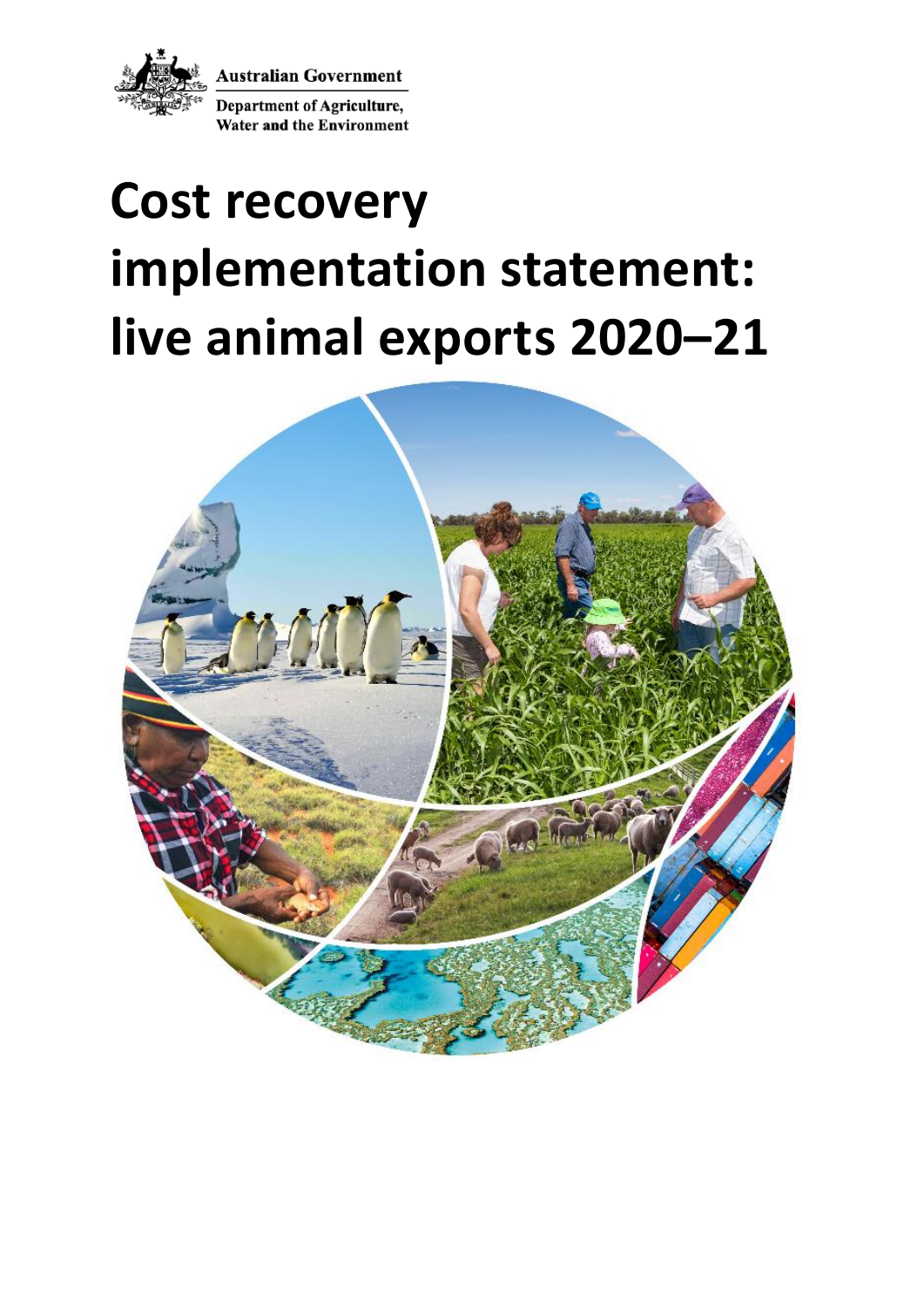#### © Commonwealth of Australia 2021

#### **Ownership of intellectual property rights**

Unless otherwise noted, copyright (and any other intellectual property rights) in this publication is owned by the Commonwealth of Australia (referred to as the Commonwealth).

#### **Creative Commons licence**

All material in this publication is licensed under [a Creative Commons Attribution 4.0 International Licence](https://creativecommons.org/licenses/by/4.0/legalcode) except content supplied by third parties, logos and the Commonwealth Coat of Arms.

Inquiries about the licence and any use of this document should be emailed t[o copyright@agriculture.gov.au.](mailto:copyright@agriculture.gov.au)



#### **Cataloguing data**

This publication (and any material sourced from it) should be attributed as: DAWE 2021, *Cost recovery implementation statement: live animal exports 2020–21*, Department of Agriculture, Water and the Environment, Canberra, January. CC BY 4.0.

ISBN 978-1-76003-373-6

This publication is available a[t haveyoursay.awe.gov.au/export-cost-recovery-implementation-statements.](file://///Act001cl04fs02/parliamentmedia$/ParliamentMedia/Corporate%20Communications/Production/Editors/Editing%202021/CRIS%20Jan/CRIS%20check/haveyoursay.awe.gov.au/export-cost-recovery-implementation-statements)

Department of Agriculture, Water and the Environment GPO Box 858 Canberra ACT 2601 Telephone 1800 900 090 We[b awe.gov.au](https://www.awe.gov.au/)

The Australian Government acting through the Department of Agriculture, Water and the Environment has exercised due care and skill in preparing and compiling the information and data in this publication. Notwithstanding, the department, its employees and advisers disclaim all liability, including liability for negligence and for any loss, damage, injury, expense or cost incurred by any person as a result of accessing, using or relying on any of the information or data in this publication to the maximum extent permitted by law.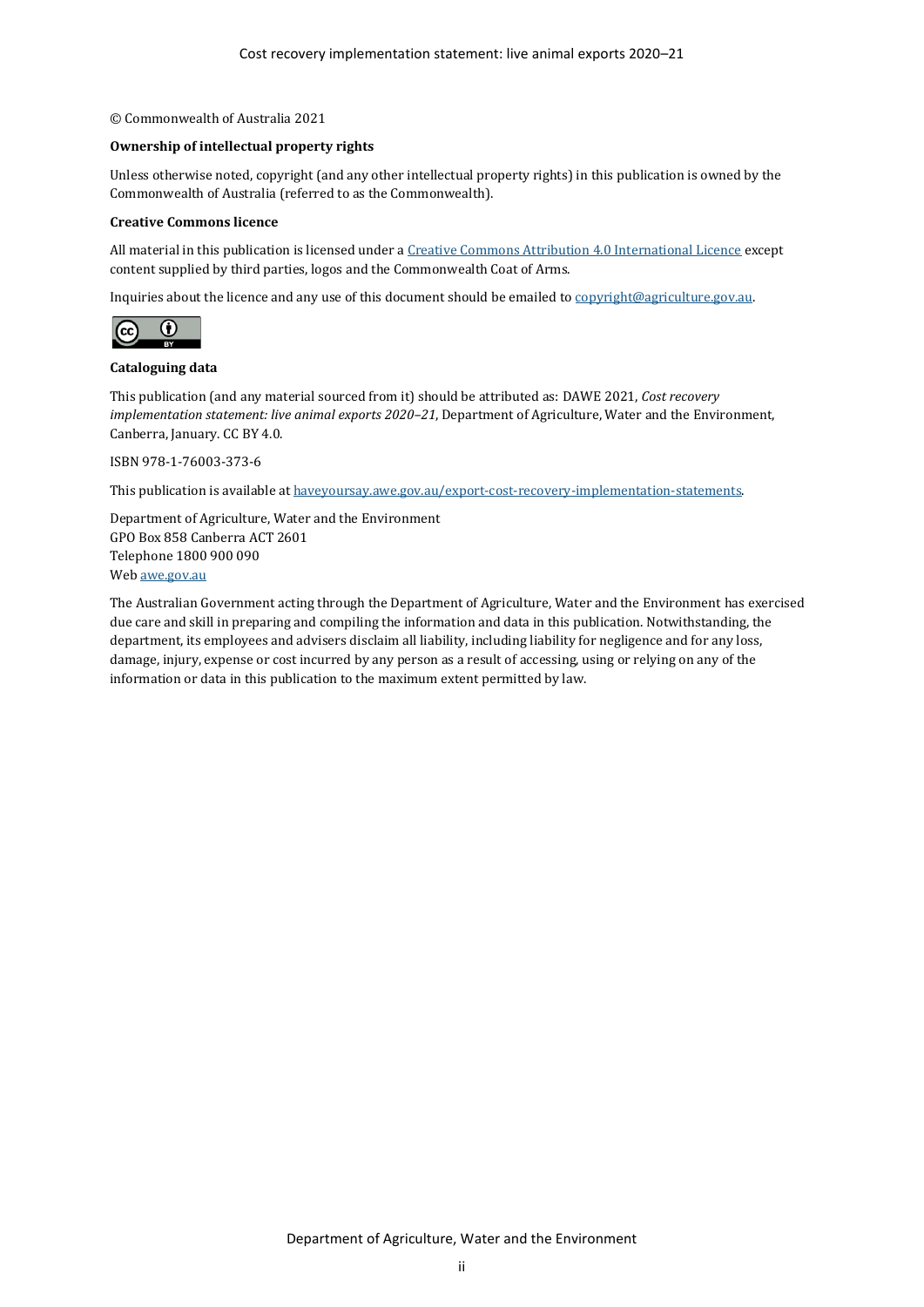# Contents

| $\mathbf{1}$ |     |                                                                       |  |  |  |
|--------------|-----|-----------------------------------------------------------------------|--|--|--|
|              | 1.1 |                                                                       |  |  |  |
|              | 1.2 |                                                                       |  |  |  |
| $\mathbf{2}$ |     |                                                                       |  |  |  |
| 3            |     |                                                                       |  |  |  |
|              | 3.1 |                                                                       |  |  |  |
|              | 3.2 |                                                                       |  |  |  |
|              | 3.3 |                                                                       |  |  |  |
| 4            |     |                                                                       |  |  |  |
|              | 4.1 |                                                                       |  |  |  |
|              | 4.2 |                                                                       |  |  |  |
|              | 4.3 |                                                                       |  |  |  |
|              | 4.4 |                                                                       |  |  |  |
| 5            |     |                                                                       |  |  |  |
|              | 5.1 | Outputs and business processes of the regulatory charging activity 10 |  |  |  |
|              | 5.2 |                                                                       |  |  |  |
| 6            |     |                                                                       |  |  |  |
|              | 6.1 |                                                                       |  |  |  |
| 7            |     |                                                                       |  |  |  |
|              | 7.1 |                                                                       |  |  |  |
|              | 7.2 |                                                                       |  |  |  |
|              | 7.3 |                                                                       |  |  |  |
|              | 7.4 |                                                                       |  |  |  |
|              | 7.5 |                                                                       |  |  |  |
| 8            |     |                                                                       |  |  |  |
| 9            |     |                                                                       |  |  |  |
|              | 9.1 |                                                                       |  |  |  |
| 10           |     |                                                                       |  |  |  |
|              |     |                                                                       |  |  |  |
|              |     |                                                                       |  |  |  |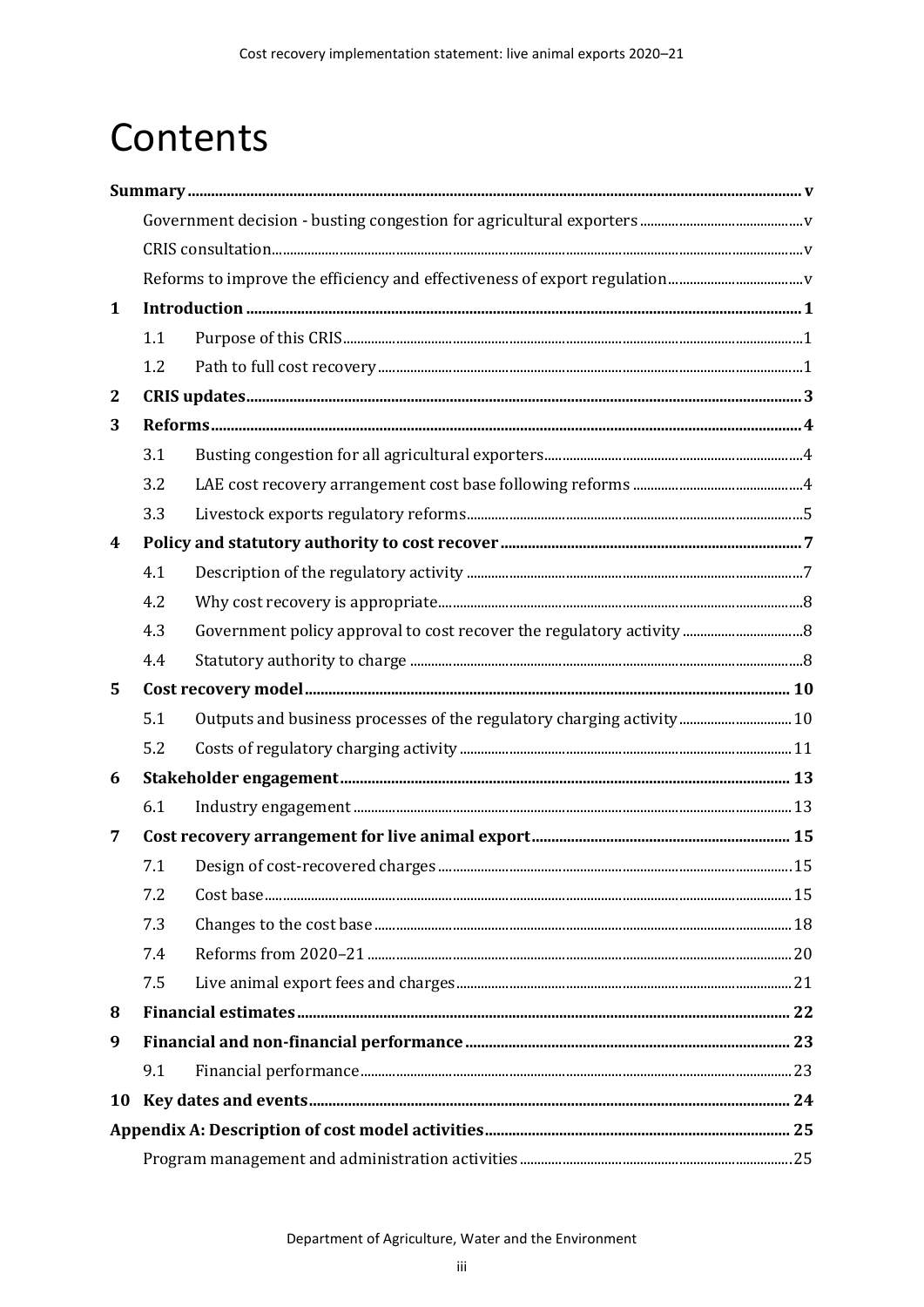# Tables

| Table 1 LAE fees and charges for 2020–21 and illustrative prices for 2021–22 to 2023–242      |
|-----------------------------------------------------------------------------------------------|
| Table 2 LAE cost base with and without adjustments to expense and expected cost recovered     |
| Table 3 Cost base for live animal export cost recovery arrangement, 2020–21 17                |
| Table 4 Cost type breakdown for live animal export cost recovery arrangement, 2020-2117       |
|                                                                                               |
|                                                                                               |
| Table 7 Fees, charges and volumes for live animal export cost recovery arrangement, 2020–2121 |
| Table 8 Financial estimates for live animal export cost recovery arrangement 22               |
| Table 9 Financial performance for live animal export cost recovery arrangement, 2016–17 to    |
|                                                                                               |

# Figures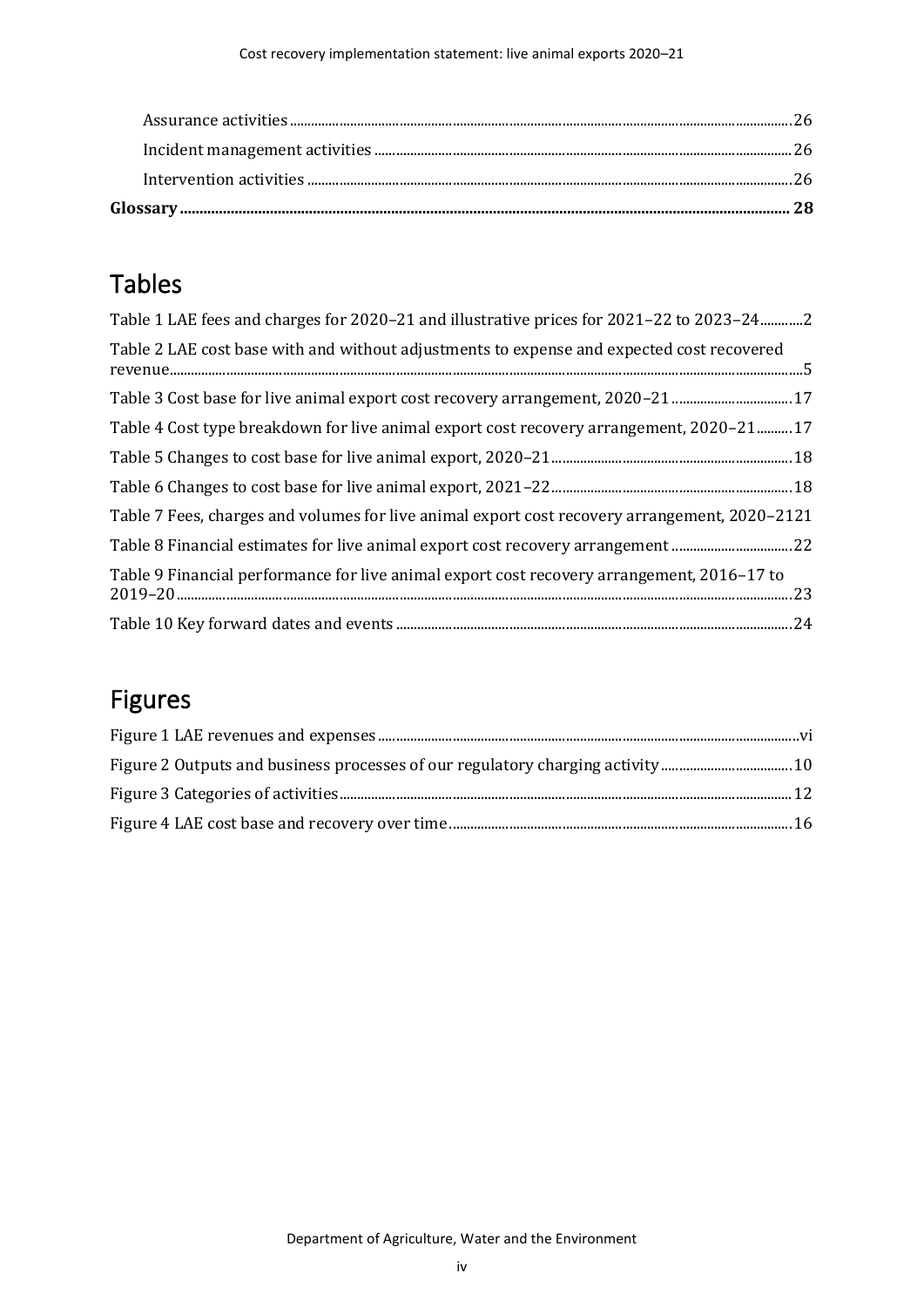# <span id="page-4-0"></span>Summary

This cost recovery implementation statement (CRIS) describes how the Department of Agriculture, Water and the Environment will:

- recover the costs of providing regulatory services to the live animal export (LAE) industry in 2020–21
- implement the government's decision to freeze fees and charges in the 2020–21 financial year
- implement the government's decision to return export cost recovery arrangements to full cost recovery by 2023–24.

# <span id="page-4-1"></span>**Government decision - busting congestion for agricultural exporters**

On 6 October 2020 the government announced its decision to freeze regulatory fees and charges in 2020–21 for exports cost recovery and then gradually return to full cost recovery by 2023–24. The announcement was part of the Busting Congestion for Agricultural Exporters package. This package also includes a series of reform projects and a significant IT investment measure.

In practical terms, the decision will result in fees and charges remaining at their current levels in 2020–21, with stepped increases from 2021–22 to 2023–24, to enable the LAE cost recovery arrangement to fully recover the cost of delivering the regulatory activity.

# <span id="page-4-2"></span>**CRIS consultation**

The department had previously identified a number of changes, both in terms of charge points and charge amount to the LAE CRIS through an ongoing CRIS review. We will consult with industry on these proposed changes during the first quarter of 2021.

This 2021–22 CRIS therefore describe the decision of government to freeze fees and charges. A separate 2021–22 CRIS, outlining proposed changes from 1 July 2021 will be released for consultation in the first quarter of 2021.

# <span id="page-4-3"></span>**Reforms to improve the efficiency and effectiveness of export regulation**

On 6 October 2020, the Australian Government announced a \$328 million investment to modernise Australia's export systems over 4 years.

The centrepiece of the package is a \$222.2 million plan to upgrade the ICT that underpins our export system. The package also includes a number of other measures that will streamline and simplify our business and make the essential export services that we provide more efficient and sustainable for the future. This marks a significant opportunity for our department to transform our business processes to become digitally preferred.

These investments, both in ICT and in improvements to our business processes are aimed at making the Australia's agricultural export system more effective and efficient. The outcomes of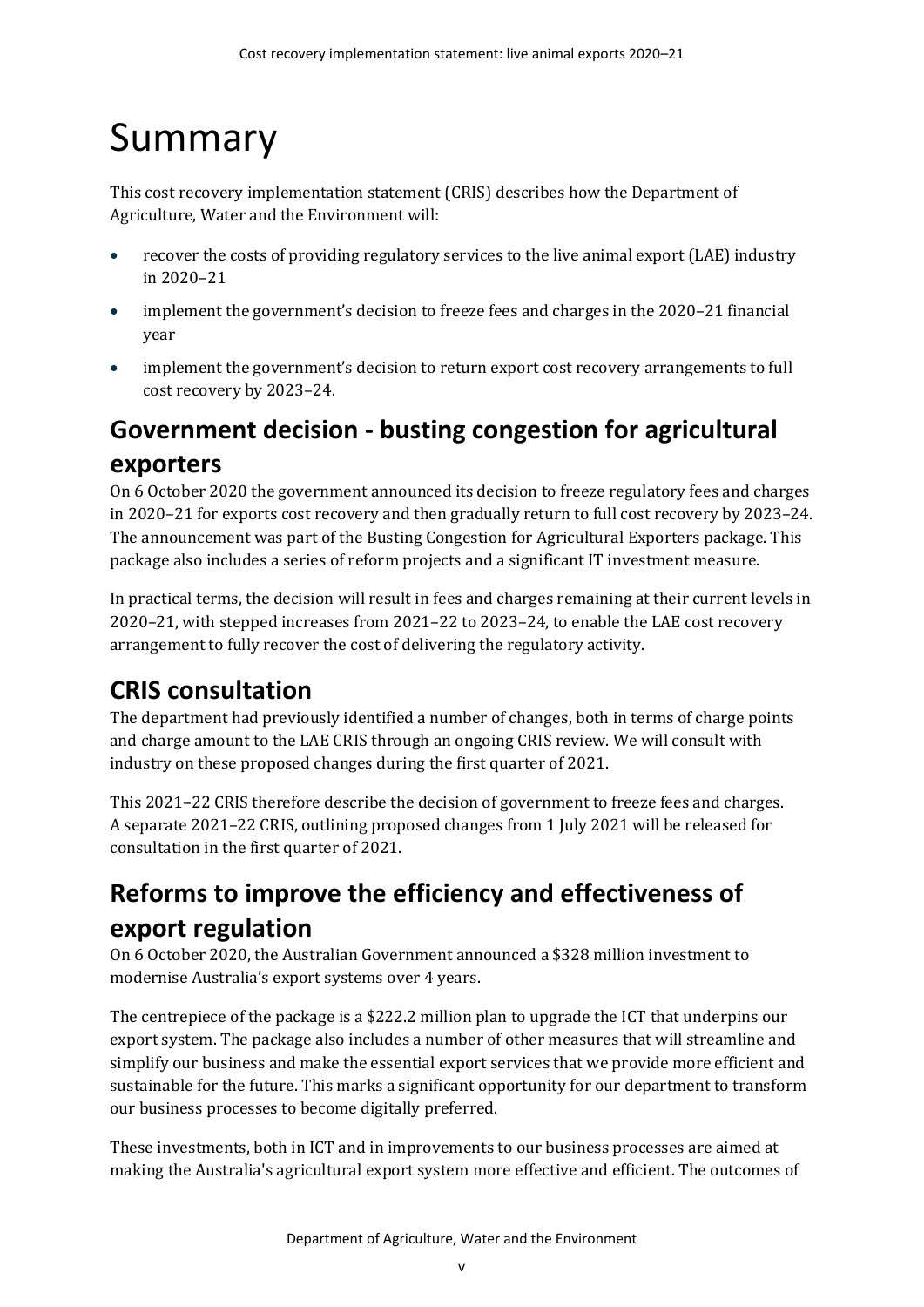this work are expected to reduce the overall cost of delivering regulatory services, including to the LAE industry, in addition to providing regulated entities the opportunity to reduce their interaction costs incurred in dealing with the department on regulatory matters. Changes in the department's cost of delivering regulatory activities will be reflected in the cost recovery arrangement.

When the department commenced consultation on cost recovery in 2018–19, the projected total cost of all export cost recovered arrangements in 2023–24 was \$163 million. The direct impact of the reforms that are currently planned are estimated to reduce this future cost to \$142 million across all export cost recovered arrangements. This equates to a \$21 million reduction in costs.

[Figure 1](#page-5-0) shows the expected savings from adjustments to expense for the LAE cost recovery arrangement. The projected total cost of the LAE cost recovery arrangement in 2023–24 was \$28.4 million when the department commenced a review of cost recovery in 2019–20. The direct impact of the reforms that are currently planned are estimated to reduce this future cost to by \$4.7 million to \$23.7 million by 2023–24.



<span id="page-5-0"></span>

a Actuals.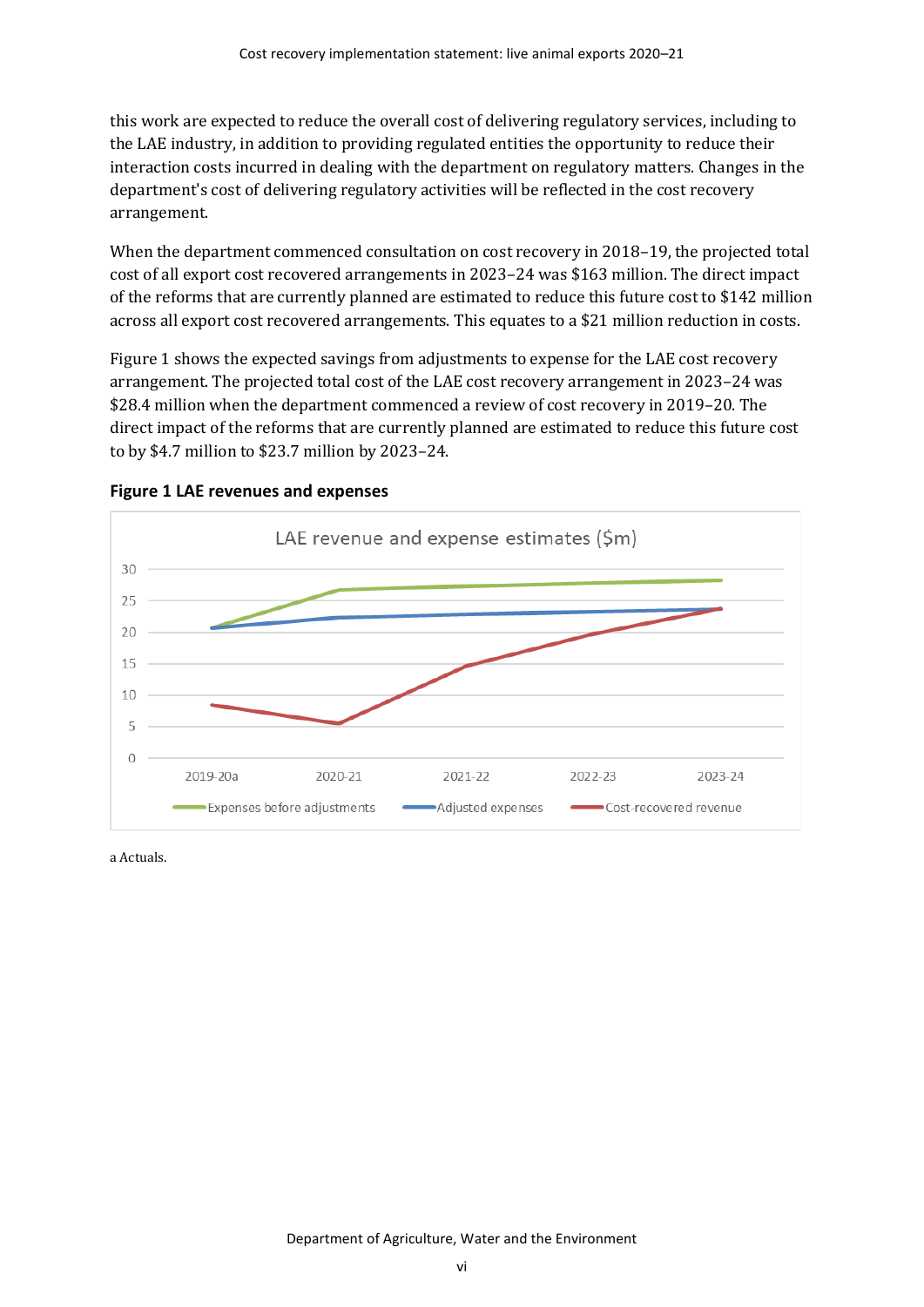# <span id="page-6-0"></span>1 Introduction

# <span id="page-6-1"></span>**1.1 Purpose of this CRIS**

This CRIS details the cost base and pricing structure for the LAE cost recovery arrangement and incorporates the impacts of the Busting Congestion for Agricultural Exporters package and the More Efficient and Sustainable Export Regulation measure announced in the 2020–21 Federal Budget.

The government is investing in modernising and reforming export regulatory services which will impact the cost base over time for all export cost recovery arrangements. Agriculture and food exporters and producers will be assisted through the modernisation and reform process with a freeze in fees and charges in 2020–21, and gradual increases from 2021–22 to 2023–24. Government has committed \$71.1 million to improve the financial sustainability of export certification services by returning to full cost recovery of these services over time. A stepped return to full recovery will enable reforms to be rolled out while maintaining existing systems.

The key purpose of this CRIS is to:

- Baseline the LAE cost recovery arrangement expense for the regulatory activity against which progress of these reforms can be measured and changes transparently explained.
- Describe the freeze in fees and charges in 2020–21, and stepped increases from 2021–22 through to 2023–24.

An updated CRIS will be released for consultation in the first quarter of 2021 and updated annually. The annual CRIS will provide a summary of the previous year's financial performance, and description of deviations from forecast, provide an update of forward year cost base expectations and any consequential changes to charges required to ensure the arrangement remains financially balanced.

This methodology will provide a transparent description of the impact of the reforms and a record of changes to the cost base that will be able to be tracked over time.

This CRIS describes the impact of government decisions on current charges as they were outlined in the previous 2015 CRIS. A subsequent CRIS update in 2021–22 will implement the outcomes of a review on approaches to charging, in addition to reprofiling demand for services and reflecting the impact of reforms. reforms (further detail on likely changes to charging are detailed in [section](#page-8-0) 2).

# <span id="page-6-2"></span>**1.2 Path to full cost recovery**

The government is freezing fees and charges for 2020–21 at current prices. From 2021–22 prices will be gradually increased to return all arrangements to full cost recovery in 2023–24.

The government is investing \$71.1 million over 3 years from 2020–21 to maintain essential export regulatory services across all export cost recovered arrangements while prices are gradually increased.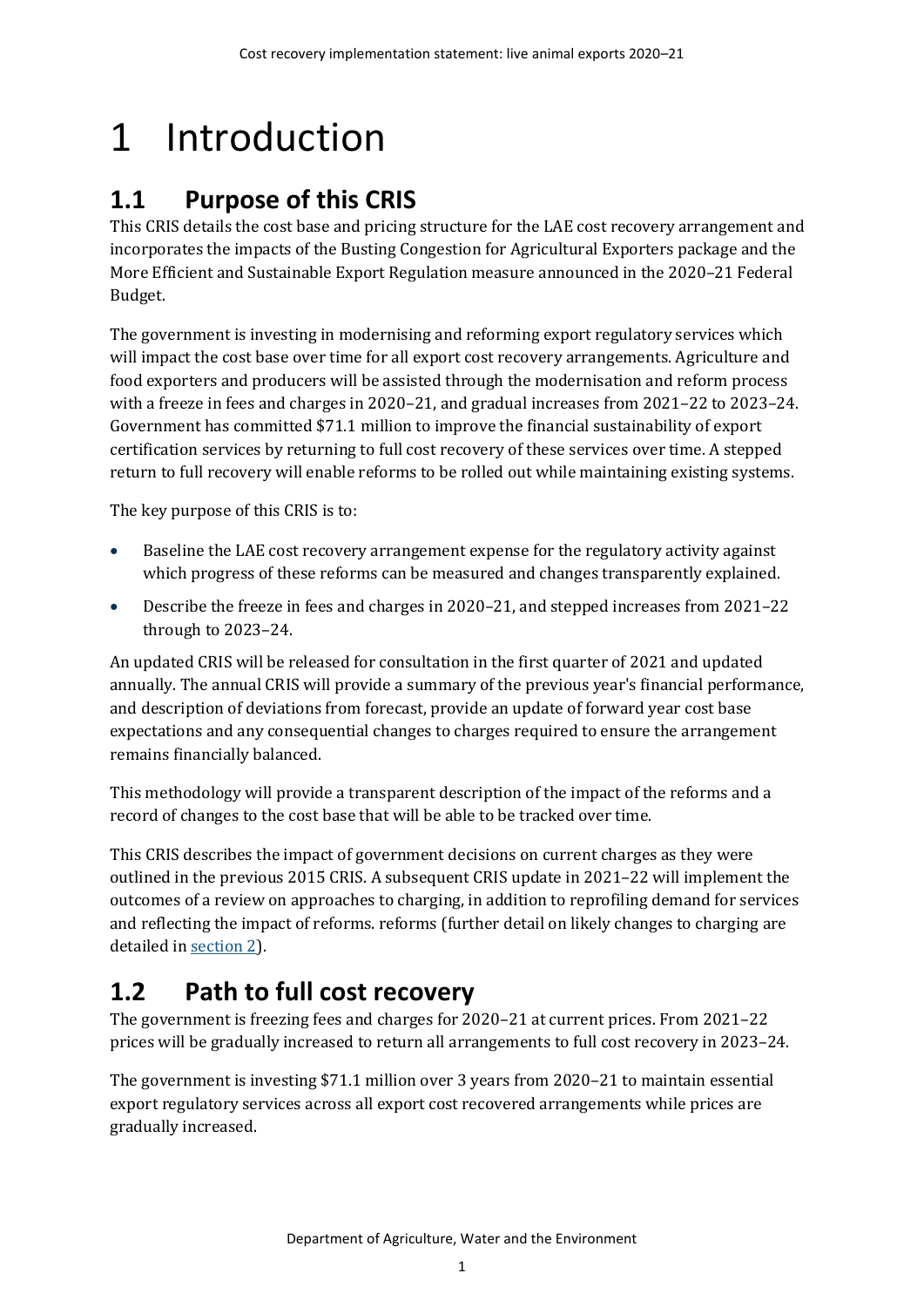This is part of a \$328 million investment over 4 years from 2020–21 that also includes reforms to deliver an estimated annual cost reduction of \$21.4 million from 2023–24 across all export cost recovered arrangements.

The impact of these decisions on LAE cost recovery from 2020–21 to 2023–24 is shown i[n](#page-7-1) 

[Table 1.](#page-7-1) The fees and charges are notional only, illustrating the gradual increase of prices supported by the government decisions if no changes are made to the way the department charges for regulatory activity.

<span id="page-7-1"></span>Changes to charging from 1 July 2021 will be described in a separate 2021–22 CRIS to be released for public consultation in the first quarter of 2021.

| Cost recovery charges                         | Unit                | 2020-21<br>$(s)$ | 2021-22<br>$($)$ | $2022 - 23$<br>$($)$ | 2023-24<br>$($)$ |
|-----------------------------------------------|---------------------|------------------|------------------|----------------------|------------------|
| Levy charges                                  |                     |                  |                  |                      |                  |
| Application                                   | Per application     | 600              | 1,584            | 2,134                | 2,558            |
| Variation                                     | Per variation       | 300              | 792              | 1,067                | 1,279            |
| Approved arrangement - air                    | Annual              | 10,000           | 26,395           | 35,560               | 42,621           |
| Approved arrangement - sea                    | Annual              | 20,000           | 52,790           | 71,120               | 85,241           |
| Establishment (premises) registration         | Annual              | 5,000            | 13,198           | 17,780               | 21,311           |
| Export licence a                              | Annual              | 25,000           | 65,988           | 88,900               | 106,551          |
| Export licence - small and infrequent         | Annual              | 5,000            | 13,198           | 17,780               | 21,311           |
| Throughput - full unit (Sheep/Goat)           | Per animal          | 0.31             | 0.82             | 1.11                 | 1.33             |
| Throughput - full unit (cattle/buffalo/camel) | Per animal          | 1.21             | 3.20             | 4.31                 | 5.16             |
| Export permit - non-livestock                 | Per document        | 130              | 344              | 463                  | 555              |
| Fee-for-service                               |                     |                  |                  |                      |                  |
| Inspection                                    | Per quarter<br>hour | 55               | 146              | 196                  | 235              |
| Additional inspection                         | Per quarter<br>hour | 71               | 188              | 253                  | 303              |
| Audit                                         | Per quarter<br>hour | 43               | 114              | 153                  | 184              |
| Specialist audit                              | Per quarter<br>hour | 103              | 272              | 367                  | 439              |
| Document                                      | Per document        | 60               | 159              | 214                  | 256              |
| Replacement document                          | Per document        | 500              | 1,320            | 1,778                | 2,132            |
| Independent observer                          | Per quarter<br>hour | 43               | 114              | 153                  | 184              |

#### <span id="page-7-0"></span>**Table 1 LAE fees and charges for 2020–21 and illustrative prices for 2021–22 to 2023–24**

**a** For the purposes of this charge, export licence volumes have been set to zero in this CRIS as this charge does not apply to all livestock exporters who, since 1 January 2017, have been required to operate with an approved arrangement unless an exemption has been granted.

Note: Forward year prices shown are for illustrative purposes only. The 2021–22 CRIS will describe the changes to fees and charges for 2021–22 to 2023–24.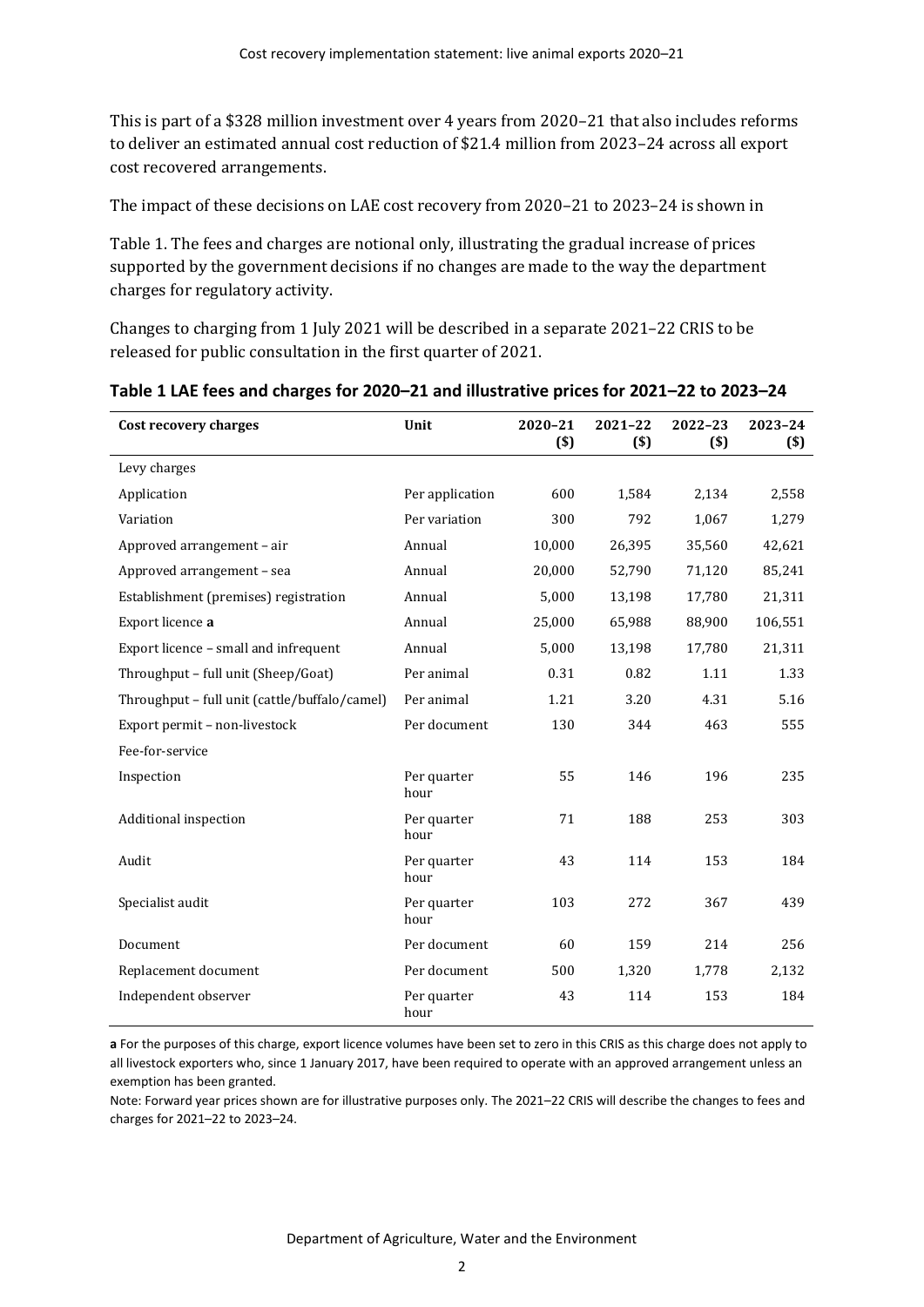# <span id="page-8-0"></span>2 CRIS updates

In accordance with the Australian Government Cost Recovery Guidelines (CRGs), the LAE CRIS will be updated annually. It will report on financial and non-financial performance and revised 4-year forecasts. This annual update will provide an opportunity to measure progress of the reforms as they become quantifiable and to account for any external factors, for example, projected demand for activity.

The department will also report in-year financial performance within the CRIS, periodically reporting performance against the CRIS and explaining any variances. This will provide transparency in reporting for all exporters.

There may be other significant developments warranting a broader review of the cost base or charges. These could include:

- Changes to the regulatory settings of the arrangement, for example through a government policy change or the introduction of new systems or infrastructure.
- Changes to demand for regulatory activity, for example, due to a large part of industry changing its business model or significant change in terms of trade.

Where a CRIS update reveals that the existing fee or charge structure no longer meets the financial or regulatory requirements of the arrangement, the department may propose revised fees and charges. In this circumstance, the CRIS update will be the first step in consultation on changes to prices, followed by opportunities for stakeholder engagement.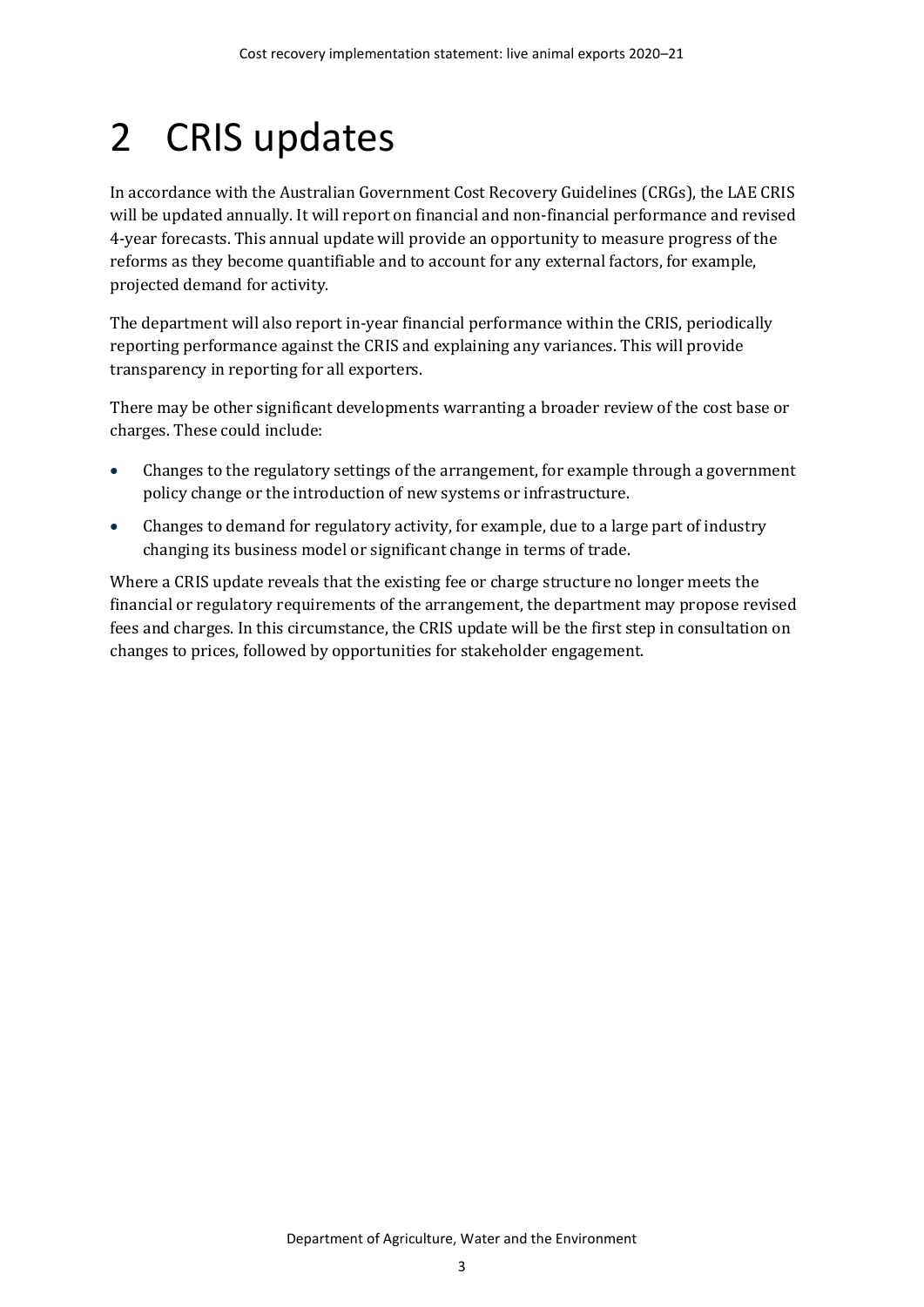# <span id="page-9-0"></span>3 Reforms

# <span id="page-9-1"></span>**3.1 Busting congestion for all agricultural exporters**

The Australian Government announced the Busting Congestion for Agricultural Exporters package in the 2020–21 Budget which includes reforms to slash unnecessary red tape to get products to export markets faster and support jobs in rural and remote Australia.

The package, worth over \$328 million over 4 years from 2020–21, includes the following measures that are relevant to this CRIS.

## **3.1.1 Digital services to take farmers to markets**

The centrepiece of the reform package is the Digital Services to Take Farmers to Markets measure, which will invest \$222 million to modernise Australia's agricultural export systems by slashing red-tape and improving regulation and service delivery for our producers and exporters. This measure will transition our systems online and provide a single portal for transactions between exporters and government, streamlining processes for exporters and helping them experience faster and more cost-effective services.

## **3.1.2 Improving regulation post–COVID-19 including targeted interventions for seafood and LAE**

The Improving Regulation Post–COVID-19 measure will capitalise on new ways of working that were developed during the government's response to COVID-19.

The measure includes:

- Working with trading partners and international standard setting organisations to embed, where appropriate, alternative regulatory approaches such as technology supported auditing, and to promote wider utilisation of e-certification
- Assignment of dedicated case managers to support new exporters, including seafood, grains, dairy and NPGs, to allow them to navigate and meet regulatory requirements to get on the front foot to enter markets. Support existing exporters to expand and diversify their market opportunities by assisting them to more easily navigate export regulatory processes for example registration process (\$3.7 million over 2 years).
- Capacity to develop and implement a risk based, targeted, approach to the regulation of the live animal and seafood export industries that supports compliant exporters and focuses on non-compliant operators (\$2.3 million over 2 years). The initiatives will consider increased use of new technologies including for on-vessel. Key to the successful deployment of technology will be the collaborative development of feasible options between the department, industry bodies and individual operators.

# <span id="page-9-2"></span>**3.2 LAE cost recovery arrangement cost base following reforms**

These reforms are an opportunity for government and industry to work in partnership to lower the cost base of export arrangements. While possible efficiency measures have been identified, the cost reduction of these measures needs to be monitored as measures are implemented and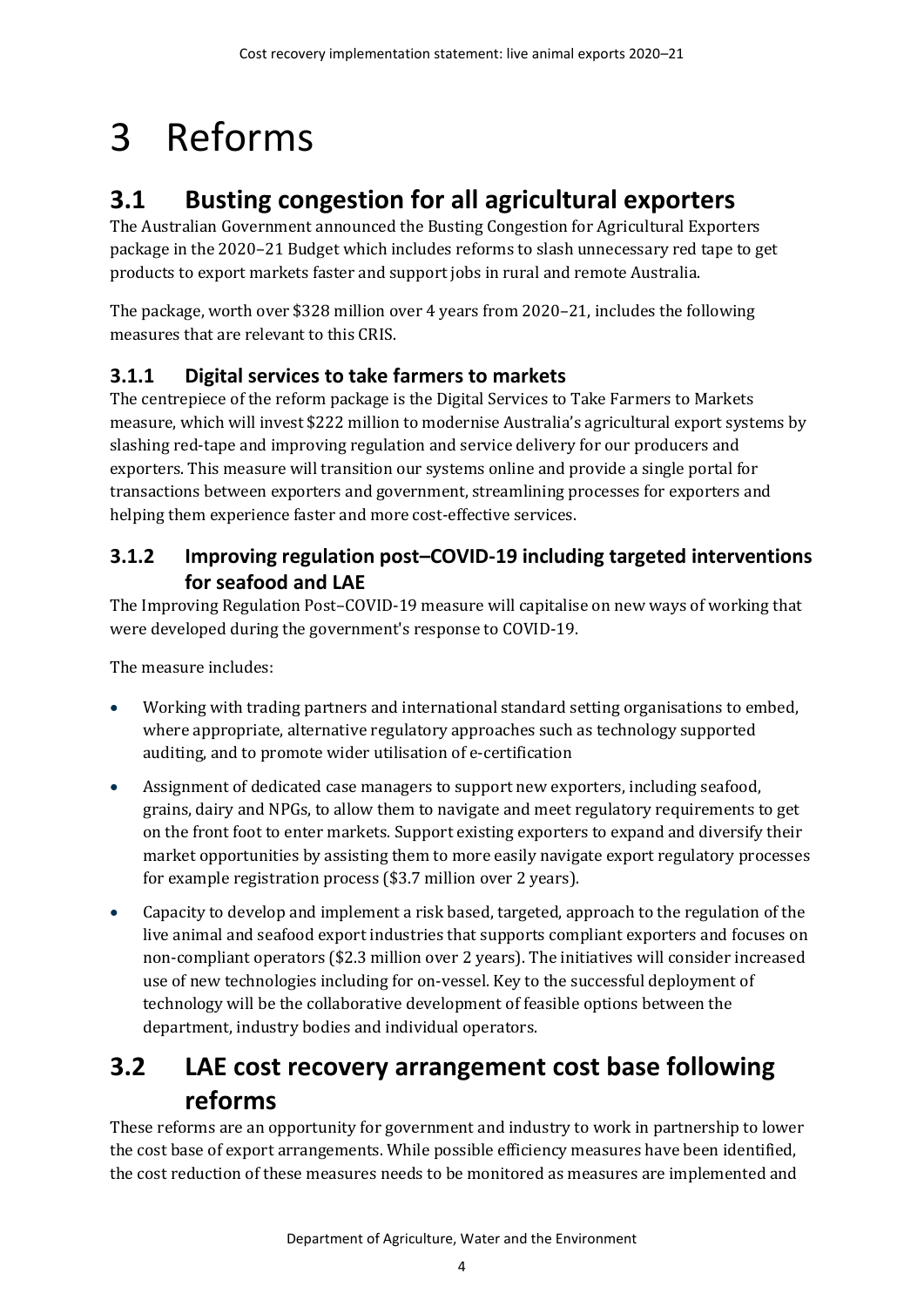will only be achieved with ongoing efforts from the department and industry. This will require an iterative approach to manage the cost base over the forward estimates. We will work with industry to achieve these outcomes.

[Table 2](#page-10-1) shows the cost base with and without adjustments to expense and forecast revenue for the LAE cost recovery arrangement and it describes:

- the cost base per the draft CRIS from the 2019–20 consultation
- adjustments to that cost base from the busting congestion package.

<span id="page-10-1"></span>

| Table 2 LAE cost base with and without adjustments to expense and expected cost |
|---------------------------------------------------------------------------------|
| recovered revenue                                                               |

| <b>Expense base</b>                                | Unit          | 2020-21     | $2021 - 22$ | 2022-23     | 2023-24     |
|----------------------------------------------------|---------------|-------------|-------------|-------------|-------------|
| Expenses - no adjustment <sup>a</sup>              | \$            | 26,805,558  | 27,314,112  | 27,832,531  | 28,362,965  |
| Total cost reductions from adjustments             | \$            | (4,370,766) | (4,458,181) | (4,547,345) | (4,638,292) |
| Expected expenses after adjustments                | \$            | 22,434,792  | 22,855,931  | 23,285,186  | 23,724,673  |
| Revenue from cost recovered regulatory<br>services | \$            | 5,566,520   | 14,692,844  | 19,794,441  | 23,814,130  |
| Appropriation funding                              | \$            | 16,868,273  | 8,163,087   | 3,490,745   | n/a         |
| Total revenues                                     | \$            | 22,434,792  | 22,855,931  | 23,285,186  | 23,814,130  |
| Expenses less revenues                             | \$            |             |             | -           | (89, 457)   |
| Appropriation funding as % of expenses             | $\frac{0}{0}$ | 75          | 36          | 15          | n/a         |

**a** Expense estimates incorporating expansion of regulatory capacity post-2019–20 Budget.

## <span id="page-10-0"></span>**3.3 Livestock exports regulatory reforms**

The CRIS outlines the full cost of delivering regulatory services, addressing the Review of the Regulatory Capability and Culture of the Department of Agriculture and Water Resources in the Regulation of Live Animal Exports (Moss Review) recommendations, introduction of the independent observer program and the 2018–19 Budget Expanded Cost Recovery measure.

The arrangement has been under recovering ever since it was last revised in 2015 and the accumulated deficit for the arrangement was \$30.4 million at the end of 2019–20. This deficit resulted from under-recoveries in both the livestock and other animal export areas of the arrangement. Updated fees and charges will ensure our ongoing financial sustainability and reflect the regulatory needs of the sector.

If changes to revenue are not made, regulation and reform in the live animal export (LAE) arrangement will not be able to continue at the same level as is currently being undertaken. The practical impacts of this include reductions in the responsiveness of regulatory services, an inability to maintain strong engagement with both the export and animal welfare sectors and reductions to the Animal Welfare Branch functions. There would be significant constraints on our ability to pursue complex regulatory actions and investigations, leaving the entire sector exposed to the risk of poor, non-compliant behaviour by bad actors.

Without effective regulation and ongoing reform, there is a likelihood that the sector will see further major incidents and reduction in public confidence and social licence. Trading partners may lose confidence in our ability to meet their importing country requirements. Further,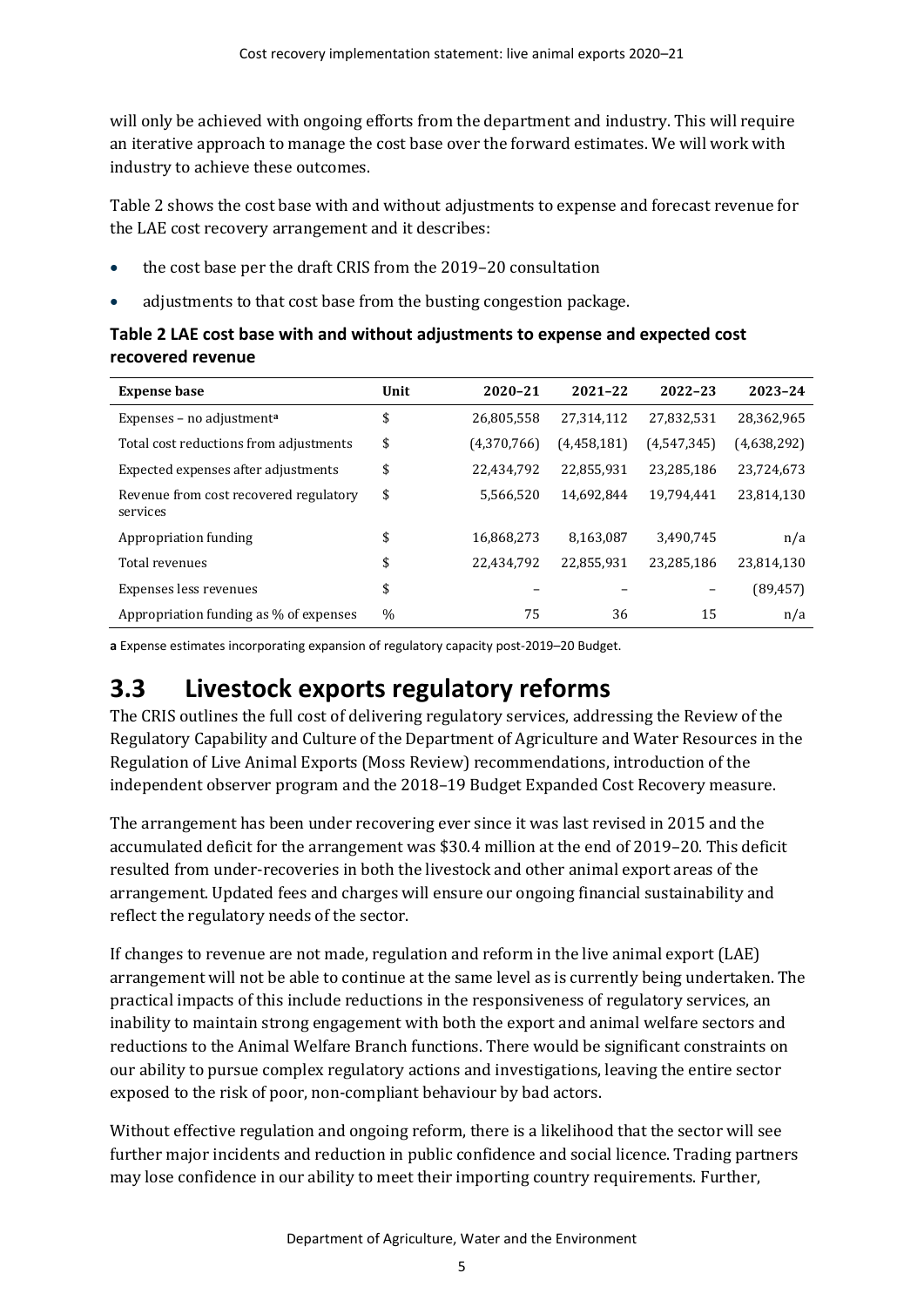reforms introduced in response to the Moss Review may not be able to be maintained or further developed. We would have limited capacity to respond to recommendations from the Inspector General of Live Animal Exports and there would be a risk of regulatory stagnation for the arrangement, further increasing risks to efficient and effective regulation.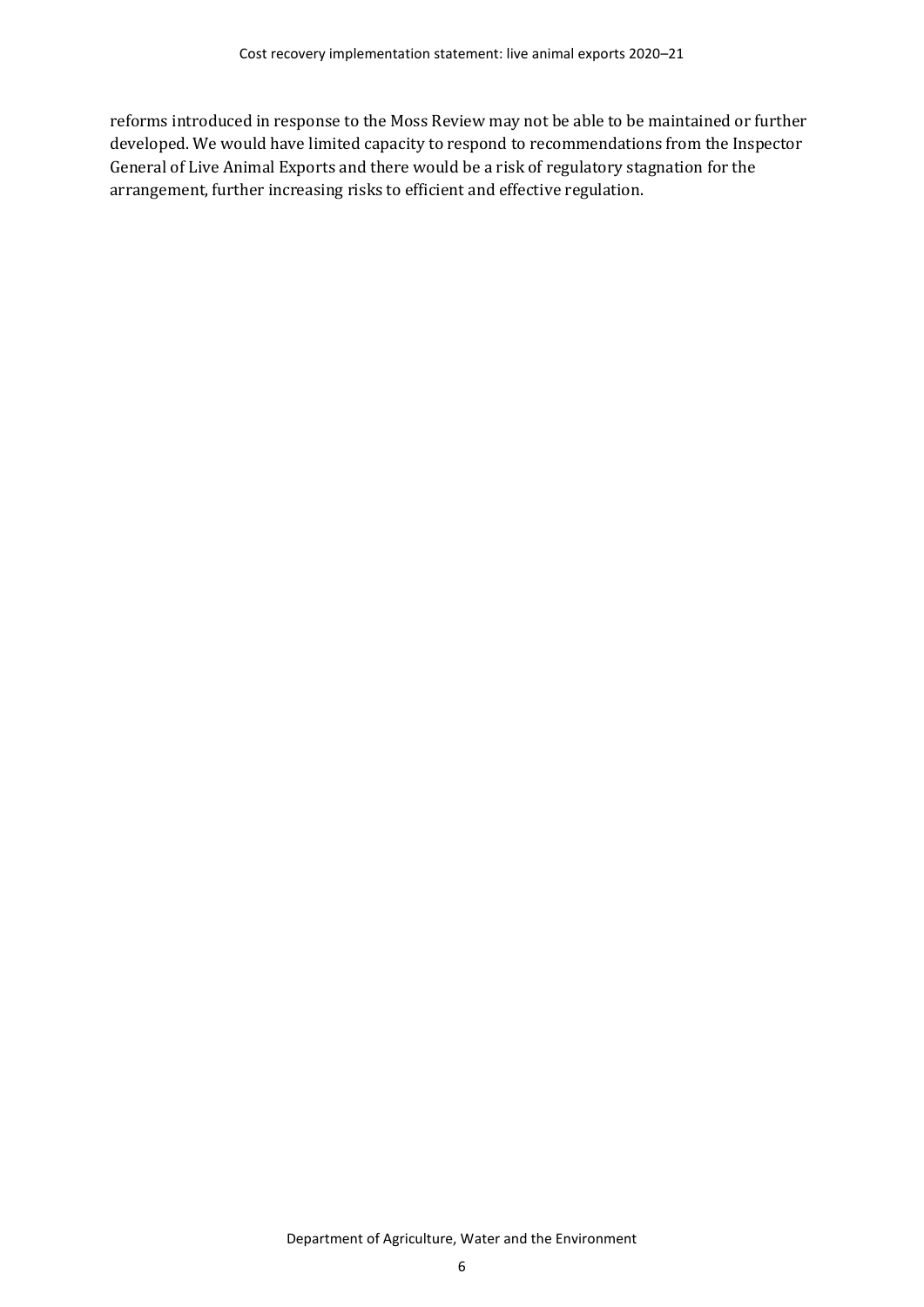# <span id="page-12-0"></span>4 Policy and statutory authority to cost recover

Under the Australian Government charging framework (charging framework), cost recovery requires both policy approval and statutory authority. The following sections provide information on government approval of regulatory charging for export regulatory activities and the legislation that enables the department to collect fees and charges.

# <span id="page-12-1"></span>**4.1 Description of the regulatory activity**

The export of live animals and reproductive material is regulated in accordance with the export legislative framework (see [section 4.4\)](#page-13-2).

To certify an export's compliance with these regulations and the importing country requirements, the department undertakes a range of activities, including:

- The regulation and administration of the Australian Government accredited veterinarian program, livestock export licences, and registered and approved premises.
- The auditing of licenced livestock exporters, registered premises and accredited veterinarians to ensure compliance with the applicable regulations and standards.
- The assessment of approved arrangements (AAs) and notices of intention to export.
- The assessment of exporter supply chain assurance system applications for the export of livestock for feeder/slaughter purposes.
- The inspection of animals prior to export.
- The provision of export permits and health certification acceptable to Australia's trading partners.
- The development, implementation and monitoring of operational policy and systems that ensure compliance with Australian export controls and any additional importing country requirements. These activities serve to maintain the eligibility of commodities for export from Australia and ensure that market access is maintained.
- Support provided by our overseas counsellors relating to detained consignments, government certification and other issues which result in goods being held at the border.
- The provision of scientific and technical advice to improve, maintain or restore market access and to demonstrate adherence to export requirements.

For more information on exporting, see **Export goods controlled by the department**.

For information about LAE regulatory services, such as the authority to cost recover and the cost recovery methodology, se[e section 5.](#page-15-0) Specific details, cost base, levies and fees for the LAE cost recovery arrangement can be found i[n Appendix A.](#page-30-0)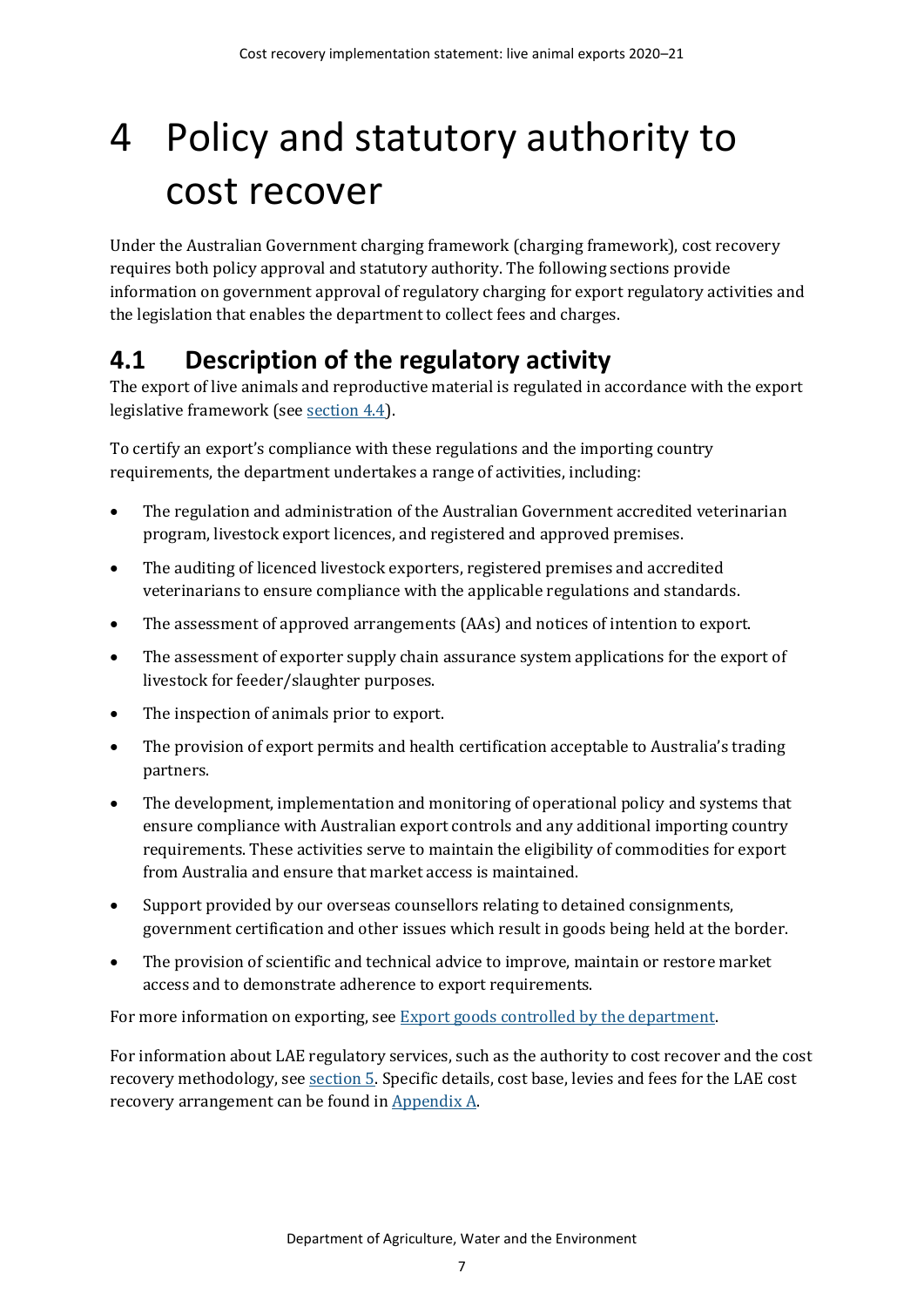# <span id="page-13-0"></span>**4.2 Why cost recovery is appropriate**

Cost recovery (regulatory charging) falls within the Australian Government's broader charging framework. Other charges in this framework include commercial charges and resource charges. The type of charge is determined by the characteristics of the activities as described in the charging framework. This provides the overarching framework under which government entities must design, implement and review cost recovery.

Under the charging framework, regulatory charging is appropriate because live animal export certification activity is provided to a clearly identifiable group-individuals and organisations that participate in the live animal export supply chain.

There are additional benefits to funding export certification through regulatory charging. When a business pays for the activities it receives, the government has an obligation to justify the prices it charges. Regulatory charging also raises awareness of regulated entities of how much a regulated activity costs.

For these reasons, the government has determined regulatory charging to be the most appropriate mechanism for funding live animal export regulation. We have reviewed regulatory charging of live animal export regulation activities, consistent with the charging framework.

# <span id="page-13-1"></span>**4.3 Government policy approval to cost recover the regulatory activity**

Policy authority for regulatory charging for export certification activities was reaffirmed in the 2020–21 Budget when the government announced the Busting Congestion for Agricultural Exporters package. The package sets out a period of partial cost recovery from 2020–21 to 2023–24 before a return to full cost recovery by 2023–24, while a series of reforms to improve efficiency and lower costs are implemented.

## <span id="page-13-2"></span>**4.4 Statutory authority to charge**

Fees and charges for live animal export certification are recovered under a separate statutory authority.

## **4.4.1 Cost recovery fees**

Section 25 of the *Export Control Act 1982* provides the power to impose fees in relation to a range of export activities and with administering certain quotas. The specific amounts are set out in the Export Control (Fees) Order 2015.

The *Australian Meat and Live-stock Industry Act 1997* and subordinate legislation provides the power to impose fees in relation to an application for an export licence.

Amendments to, or new, subordinate legislation provide authority for the fees detailed in this CRIS to be established. These and other delegated instruments include descriptions of the charging points for live animal export fees.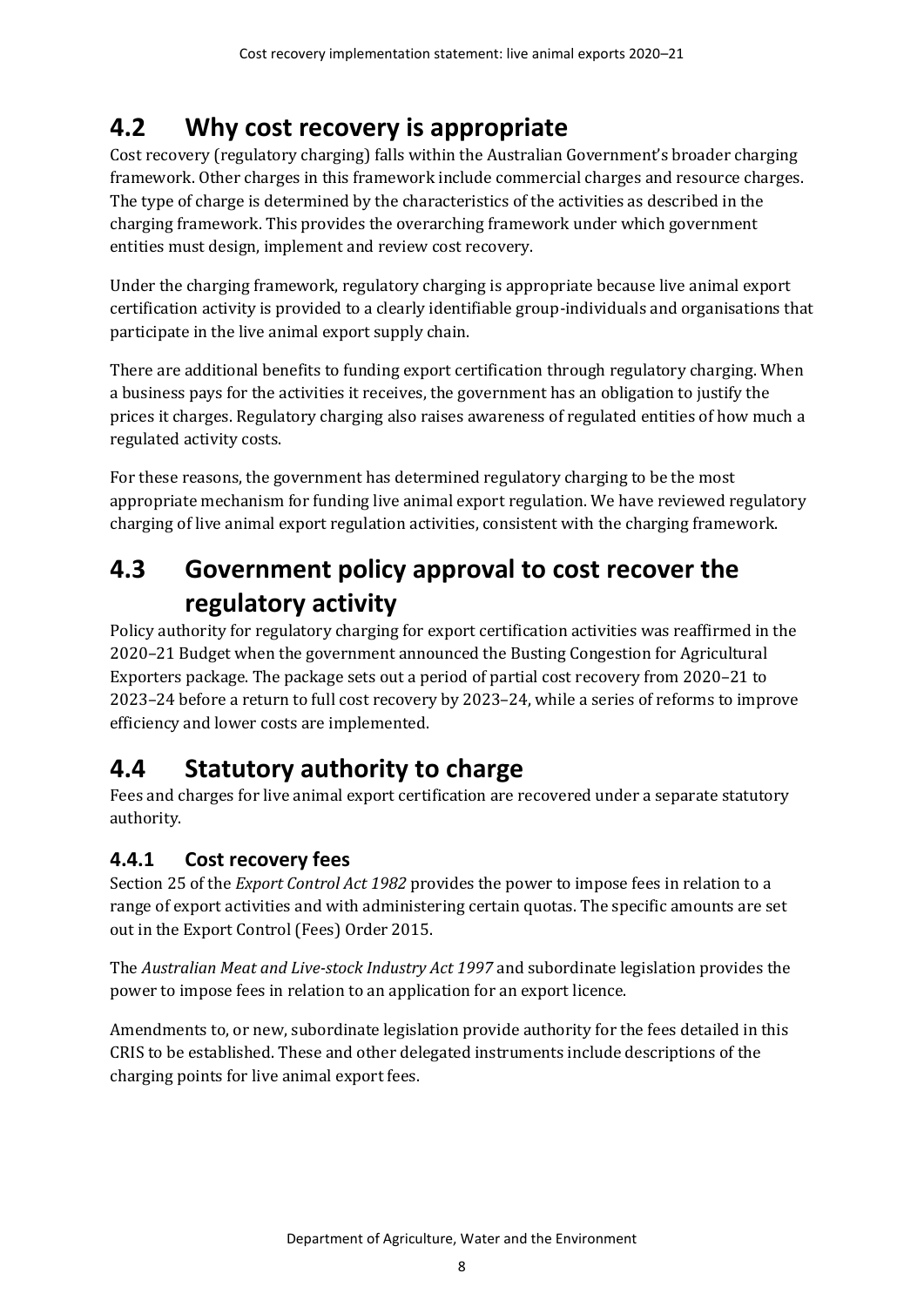### **4.4.2 Cost recovery levies**

The following Acts and subordinate legislation include descriptions of the charging points for the live animal export levies:

- *Export Control Act 1982*
- *Export Charges (Collection) Act 2015*
- *Export Charges (Imposition – Customs) Act 2015*
- *Export Charges (Imposition – Excise) Act 2015*
- *Export Charges (Imposition – General) Act 2015*
- Export Charges (Collection) Regulation 2015
- Export Charges (Imposition General) Regulation 2015
- Export Charges (Imposition Customs) Regulation 2015
- Export Control (Fees) Order 2015
- *Export Control Act 2020*
- *Export Charges (Imposition – General) Amendment Act 2020*
- *Export Charges (Imposition – Customs) Amendment Act 2020*
- *Export Charges (Imposition – Excise) Amendment Act 2020*

### **4.4.3 New legislative framework**

The Export Control Act 2020 commences 28 March 2021, consolidating export functions from the Export Control Act 1982 and Australian Meat and Live-stock Industry Act 1997 into a new legislative framework. The new legislation supports existing policy, while providing flexibility for different approaches to the regulation of exports in the future.

No changes to the expense base have been identified at this time because of the implementation of the new legislative framework, but changes to our regulatory approach could affect cost recovery. Any impacts will be reviewed when or if changes are implemented.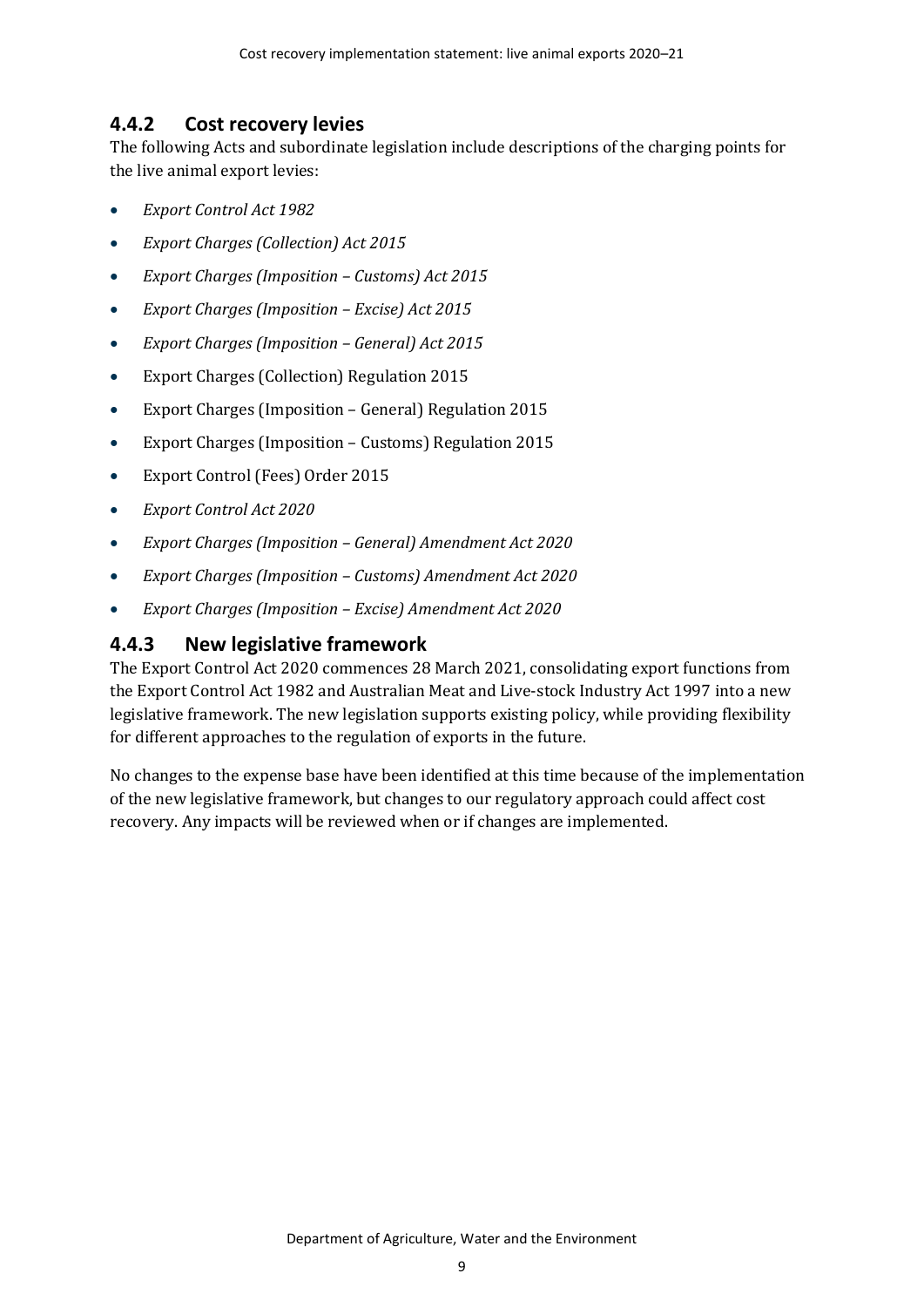# <span id="page-15-0"></span>5 Cost recovery model

# <span id="page-15-1"></span>**5.1 Outputs and business processes of the regulatory charging activity**

The key policy objectives for our regulatory charging arrangements are to:

- safeguard Australia's animal and plant health status to maintain overseas markets and protect the economy and environment from the impact of exotic pests and diseases, through risk assessment, inspection and certification, and the implementation of emergency response arrangements for Australian agricultural, food and fibre industries.
- support more sustainable, productive, internationally competitive and profitable Australian agricultural, food and fibre industries through policies and initiatives that promote better resource management practices, innovation, self-reliance and improved market access.

Our cost recovery arrangements describe how we use resources (such as people, IT, property and equipment) to undertake business processes (regulatory activities), which enable us to provide outputs that meet our policy objectives [\(Figure 2\)](#page-15-2).

| <b>Resources</b>                                                                                                                                                                                                                                               | <b>Business processes</b><br>(regulatory activity)                                                                                                                                                                                                                                                                                          | <b>Outputs</b>                                                                                                                 |
|----------------------------------------------------------------------------------------------------------------------------------------------------------------------------------------------------------------------------------------------------------------|---------------------------------------------------------------------------------------------------------------------------------------------------------------------------------------------------------------------------------------------------------------------------------------------------------------------------------------------|--------------------------------------------------------------------------------------------------------------------------------|
| • Human resources<br>• Information system<br>resources<br>• Properties<br>• Equipment<br>• Telecommunication systems<br>• Other tangible resources<br>such as fleet vehicles and<br>equipment<br>• Other intangible resources<br>such as intellectual property | • Workforce and business<br>management<br>• Business systems<br>administration<br>• Stakeholder engagement<br>• Policy and instructional<br>material<br>• Business improvement<br>• Risk management<br>• Verification<br>• Incident management<br>• Investigation support<br>• Corrective action<br>• Inspection<br>• Assessment<br>• Audit | • Annual registration<br>• Export documentation<br>$\cdot$ Licence<br>• Application<br>• Inspection<br>• Assessment<br>• Audit |

### <span id="page-15-2"></span>**Figure 2 Outputs and business processes of our regulatory charging activity**

The processes listed in [Figure 2](#page-15-2) are described in  $\Delta$ ppendix  $\Delta$  and are grouped into 4 categories of activities:

- 1) Program management and administration administrative activities that support us to deliver our export regulatory activities.
- 2) Assurance activities that mitigate risks to collective user groups by assessing departmental controls of systems and processes to ensure they operate in accordance with their intended design.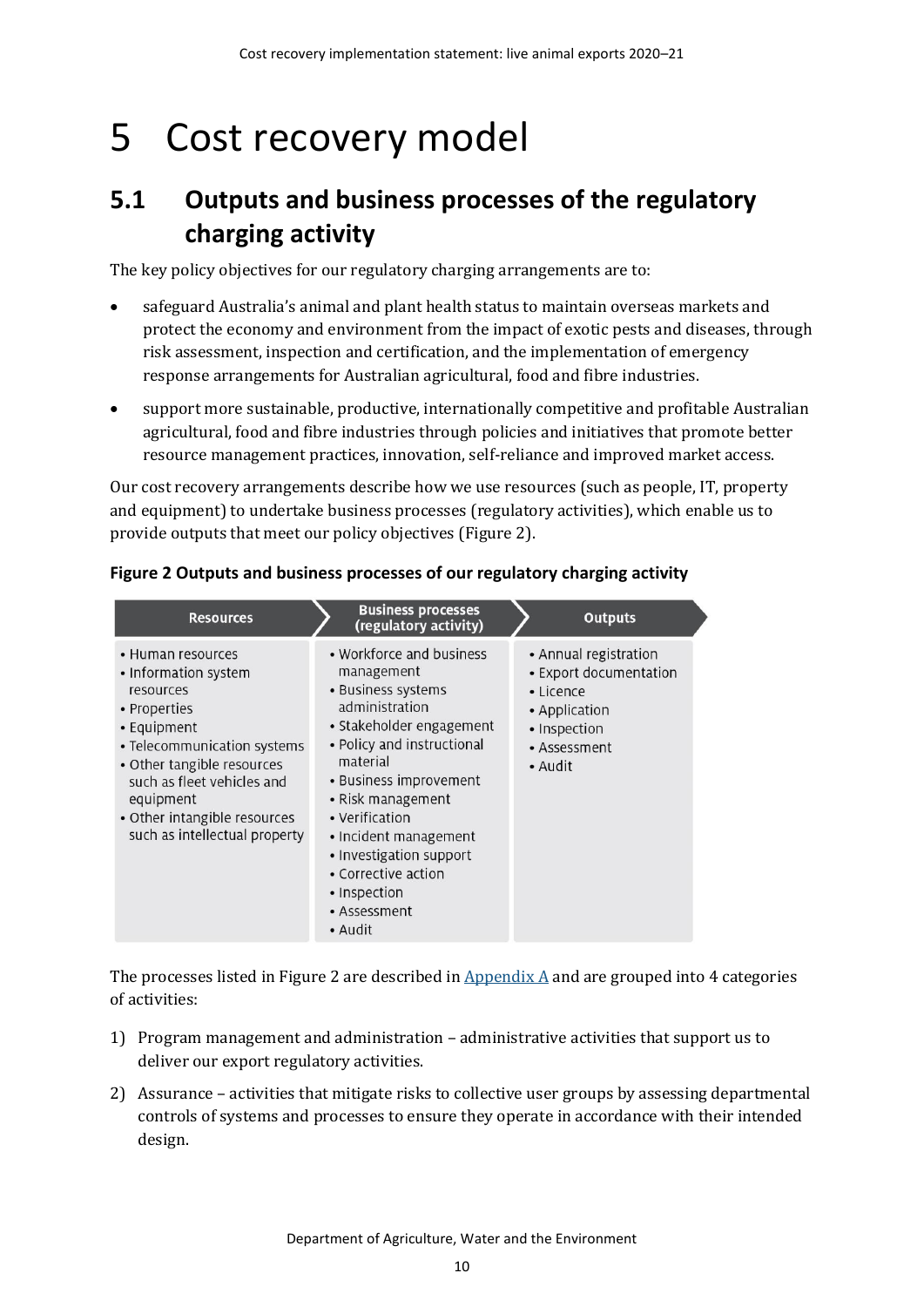- 3) Incident management activities that respond to incidents concerning alleged breaches of Australian regulation or international import conditions.
- 4) Intervention activities provided directly to an individual, business or organisation to meet export requirements.

# <span id="page-16-0"></span>**5.2 Costs of regulatory charging activity**

## **5.2.1 Cost allocation process**

To determine the cost of regulatory activities we use an activity-based costing (ABC) system. The ABC cost allocation methodology reflects costs incurred through usage of regulatory activities, providing a transparent allocation of costs while also being efficient and effective to administer.

The 2 expense categories are:

- 1) Direct expenses these can be directly attributed to the provision of an activity, for example, inspections. They comprise of staff salaries and supplier costs including direct capital expenses.
- 2) Indirect expenses these are not directly linked to an activity provided by us. Indirect expenses include corporate employee salaries and overheads such as information technology, finance, human resources costs, and indirect capital expenses.

The cost allocation process apportions the costs of support functions (indirect expense) and direct expense to the processes/activities defined in  $Appendix A$ . We include indirect expenses in the cost base to reflect the systems and processes that exist to help with efficient administration, which the cost-recovered arrangements benefit from. This is the same methodology employed for the allocation of indirect costs to appropriated activities, in line with our cost allocation policy.

The ABC system allocates costs in a staged approach:

- 1) Indirect costs such as property, finance, information technology, human resources and divisional executives are allocated to direct cost centres using a cost driver which estimates the relative usage of each of the corporate services. Cost drivers for corporate services include:
	- a) Workpoints distributes costs based on space occupied, with the workpoint count reflecting the space where a person may be able to work.
	- b) Full-time equivalent (FTE) distributes costs based on each program's FTE staff numbers.
	- c) PC count/IT assets distributes costs based on the number of IT assets in a program.
	- d) Transactions distributes costs based on the number of transactions incurred over a period. This driver is used to allocate expenses related to the functions of accounts receivable and accounts payable.
	- e) Headcount allocates costs based on the number of staff that a program area has as a proportion of the number of staff that are on the department's total staff.
	- f) Custom drivers allocate costs to specific cost centres, primarily based on usage for shared program resources.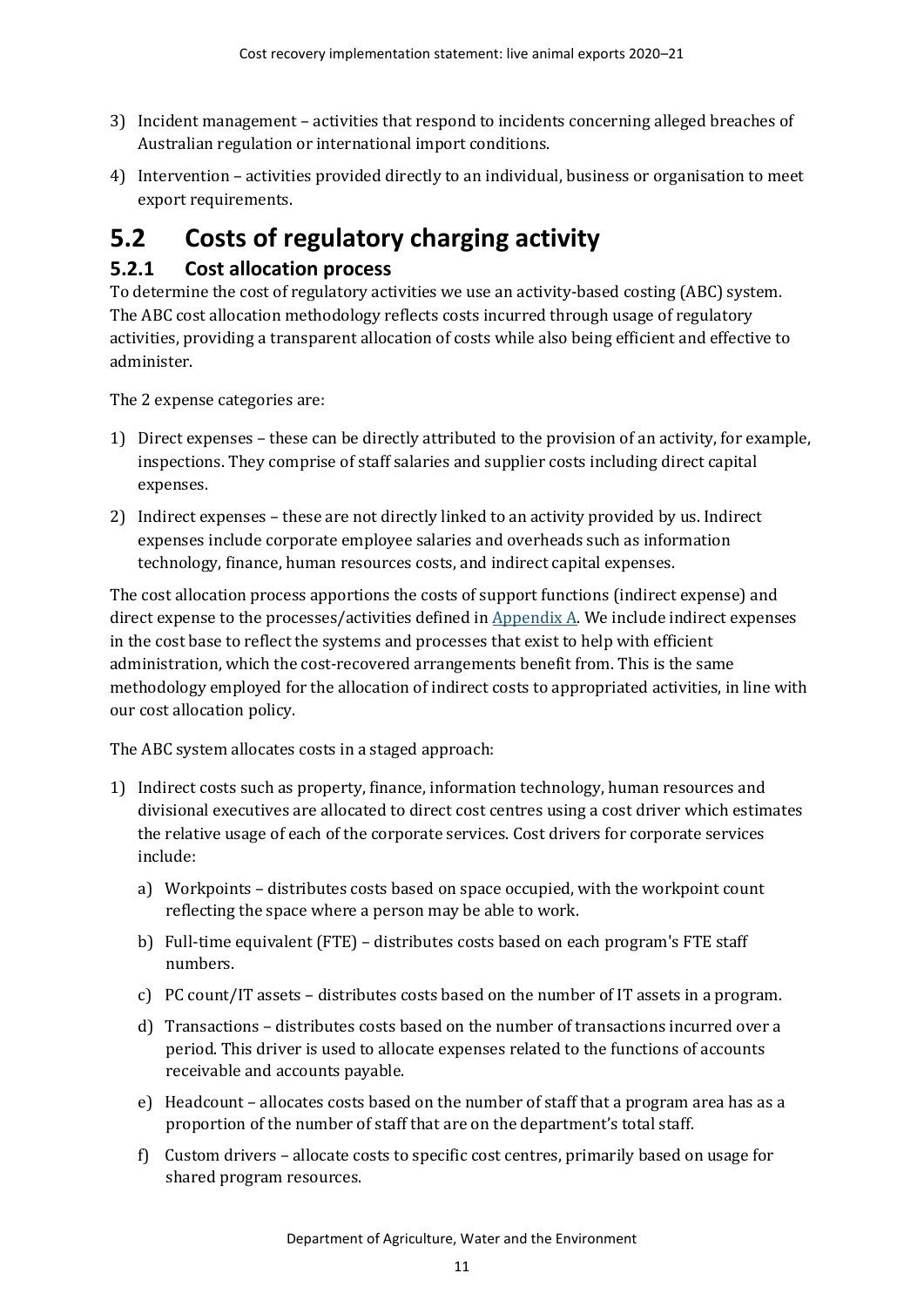- 2) Cost drivers are reviewed on an annual basis, or as required. Changes to cost drivers are substantiated through effort or other data.
- 3) Direct costs (including the indirect costs allocated in stage 1) are allocated to the activity and cost-recovered arrangements that best reflects the activity undertaken. Time recording systems allow the accurate allocation of effort to specific activities and arrangements, particularly to intervention activities.
- 4) The primary variable used in the allocation of costs to activities is effort. As a result, cost estimates vary with changes in activity. If actual activity levels change during a financial year, the costs allocated to arrangements would require adjustment to align with that effort. This is monitored throughout the year and adjusted where necessary.
- 5) For example, food safety auditors undertake audits across multiple arrangements. We forecast the number of audits and average time for an audit for each arrangement. The associated costs are allocated to the arrangements and audit function based on total audit hours.
- 6) Activity/arrangement costs (from stage 2) are allocated to charge points which identifies the cost associated with that charge. We use a combination of cost recovery fees and levies. [Figure 3](#page-17-0) shows how we categorise cost–recovered levy and fee activities and outputs.

#### **CHARGE-RELATED ACTIVITIES** Incident Program management Assurance and administration management Workforce and business management Risk management Incident management **Business systems** administration Verification Investigation support Stakeholder engagement Policy and **Instructional Material** Surveillance Corrective action **Business improvement CHARGE-RELATED OUTPUTS** Approved<br>arrangement Application Permit Certificate Inspection Assessment Audit Testing

### <span id="page-17-0"></span>**Figure 3 Categories of activities**

|                                                                 | <b>FEE-RELATED ACTIVITIES</b>  |                                  |
|-----------------------------------------------------------------|--------------------------------|----------------------------------|
|                                                                 | Intervention                   |                                  |
| Assessment                                                      | Husbandry                      |                                  |
| Issue approval<br>and certification                             | Treatment                      | Audit                            |
|                                                                 | <b>FEE-RELATED OUTPUTS</b>     |                                  |
| <b>Issue approval</b><br><b>Assessment</b><br>and certification | Inspection<br><b>Treatment</b> | <b>Husbandry</b><br><b>Audit</b> |

Department of Agriculture, Water and the Environment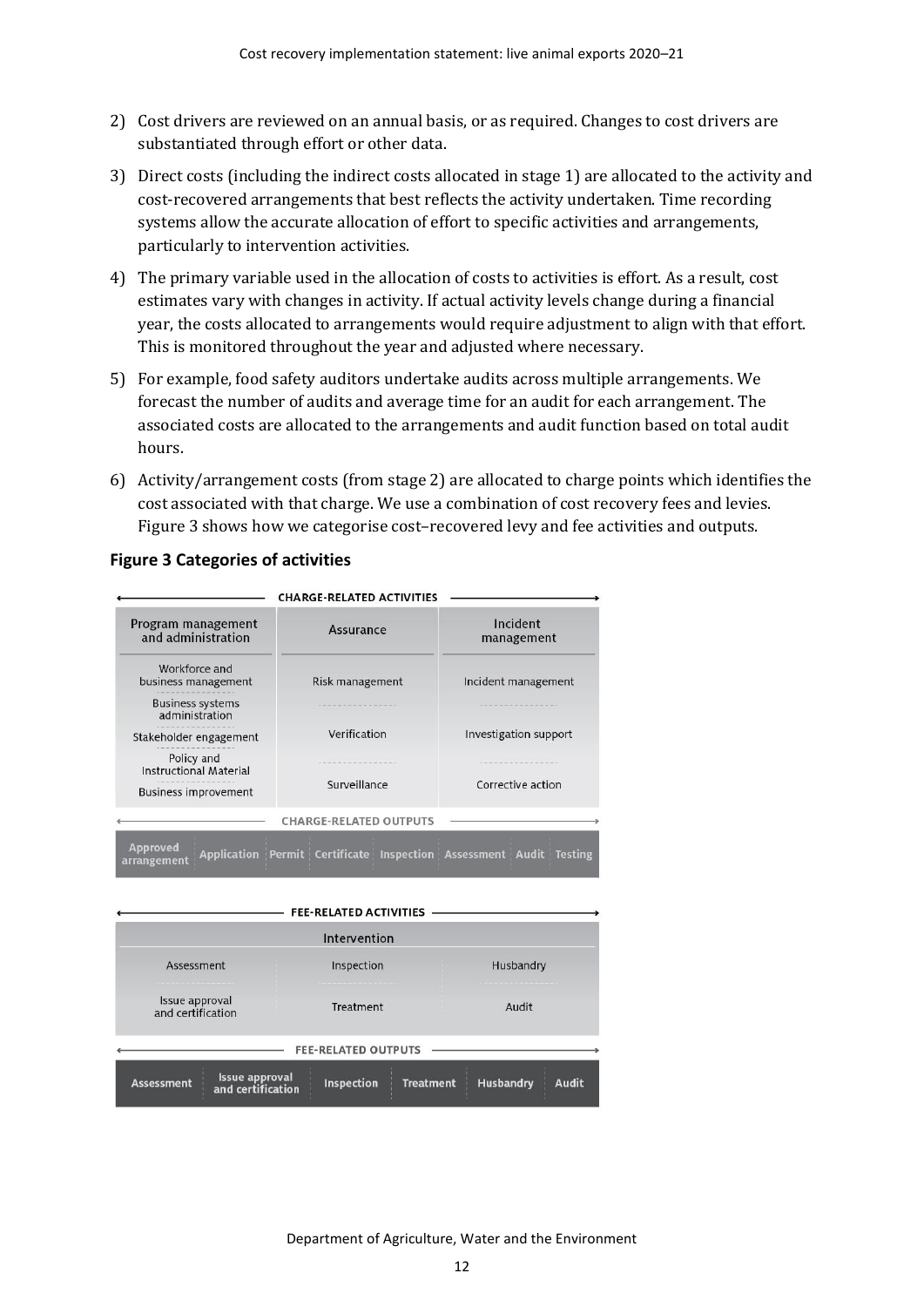# <span id="page-18-0"></span>6 Stakeholder engagement

Stakeholder engagement plays an important role in the development and management of cost recovery arrangements. Our stakeholders have a unique insight into how our regulatory activities impact on their business and help us design efficient cost recovery frameworks for these activities.

This CRIS explains the decisions taken by government and financial outcomes of the measures in the busting congestion package. No changes to fees and charges apply in 2020–21. However, we note you may want to make comment in relation to this CRIS. If you are interested, we ask that you register your interest to participate in our upcoming consultation and in receiving further information and invites to future opportunities to engage.

You are also welcome to make comments on our **Have Your Say page.** Any comments you make will be addressed as part of the consultation process scheduled to take place in early 2021 on the proposed 2021–22 CRIS.

Stakeholder engagement on the development and implementation of reforms from 2021–22 through to 2023–24 will take place over the course of the annual CRIS update cycle, beginning in February 2021. For further information on the package se[e Busting Congestion for Agricultural](https://minister.awe.gov.au/littleproud/media-releases/budget-2020-21-backing-farmers-supporting-disaster-recovery-protecting-australians)  [Exporters.](https://minister.awe.gov.au/littleproud/media-releases/budget-2020-21-backing-farmers-supporting-disaster-recovery-protecting-australians)

## <span id="page-18-1"></span>**6.1 Industry engagement**

The department has established industry consultative committee (the Live Animal Export Cost Recovery Consultative Group) to represent industry views in relation to live animal export and we consult with this committee on a number of different activities. In February 2020, the consultative group was given detailed information on:

- the cost base
- the volume of activities
- the proposed fee and levy structure
- the proposed rates of the fees and levies.

The committee has indicated a strong view that we must remain committed to continual improvement and the realisation of efficiencies from a number of reform activities we currently have underway.

Feedback from the consultative group has maintained that we must continually improve the way we regulate. Specific concerns raised by the groups include:

- Changes to the live animal export cost recovery arrangements due to the expanded cost recovery measure announced in the 2018–19 Budget. They suggested the measure might contravene the CRGs.
- We have explained how this measure aligns with the government's cost recovery policy. We will work with industry participants to make the implementation of this measure, and impact to the cost base, as transparent as possible.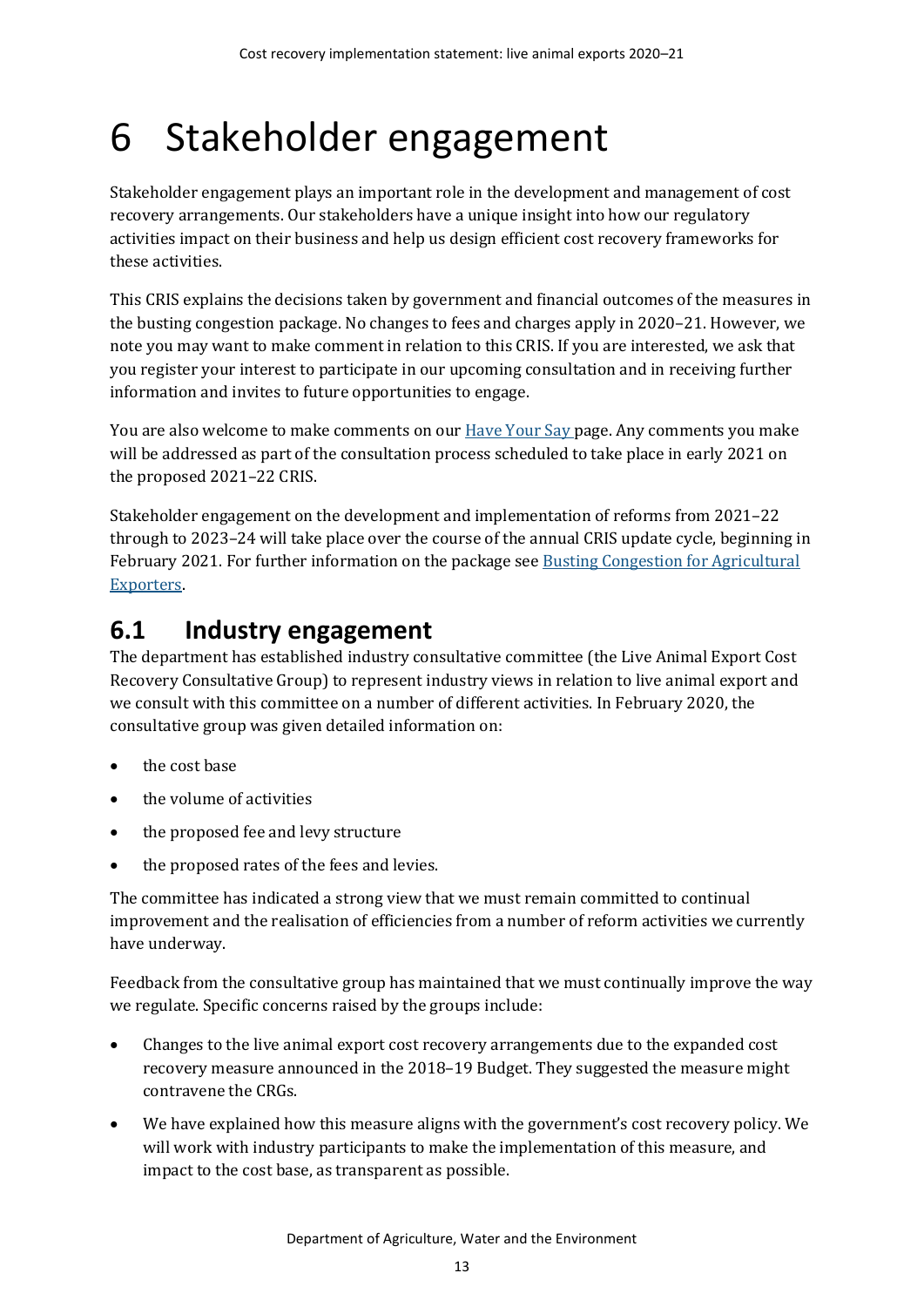- The increasing cost of the department's activities, despite the planned realisation of efficiencies from reform activities. The committee has questioned how efficient we were in regulating their industries.
- The busting congestion budget measures, by investing in regulatory reform, provides industry with an opportunity to address these concerns.
- We have agreed to discuss additional performance indicators to assess and improve the realisation of efficiency in our export certification activities. This will include performance against reform targets.
- The difficulty understanding the impact of the drought and the effect that might have on export volumes.
- We have agreed to take a conservative approach to forecasting export volumes and did not adjust them for any potential impacts of the drought.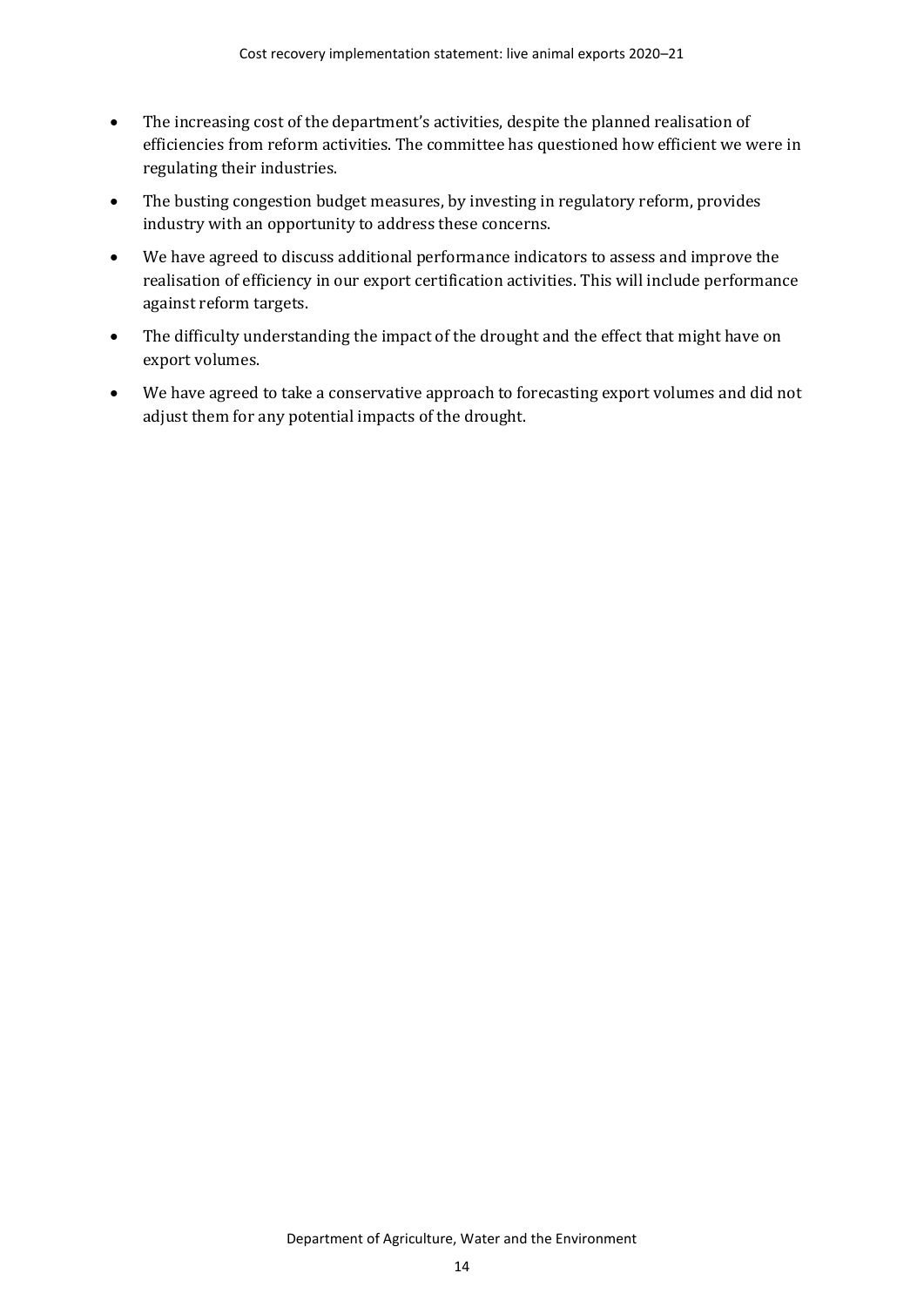# <span id="page-20-0"></span>7 Cost recovery arrangement for live animal export

This section describes the live animal export cost recovery arrangement cost base, as well as additional financial information associated with audit, inspection and certification activities for live animal exports.

# <span id="page-20-1"></span>**7.1 Design of cost-recovered charges**

There are no changes to the existing LAE cost recovery charging structure in this CRIS. We will consult on any adjustments to the charging structure in a revised CRIS prior to implementing updated fees and charges from 1 July 2021.

# <span id="page-20-2"></span>**7.2 Cost base**

The airing of footage showing poor animal welfare conditions on board a livestock vessel in 2018 led to a number of reviews and changes to the regulatory environment for livestock exports in particular. These changes that include the introduction of independent observers, a Notice of Intention assessment point and increased scrutiny over the program, have resulted in increased costs. An Animal Welfare Branch has also been established to support live animal exports by reviewing and updating LAE standards and regulations in consideration of the latest available science and evidence, and in accordance with government policy.

The purpose of the review conducted by Mr Philip Moss AM, an independent reviewer appointed by the then Minister for Agriculture, was to assure government and the Australian public that exporters meet our high animal welfare standards and identify regulatory and investigative improvements we can make. The Moss Review made a series of recommendations which have since been implemented or are in the process of being implemented. These have implications for the cost base for LAE regulation and in turn the fees and charges required to be recovered from industry.

One of the significant regulatory reforms has been to introduce the independent observer program, which was forecast to cost \$4.371 million in 2020–21 before being suspended due to COVID-19.

The implementation of these changes broadly aligns with the increasing cost base as depicted in [Figure 4,](#page-21-0) including a comparison of costs with and without the independent observer program.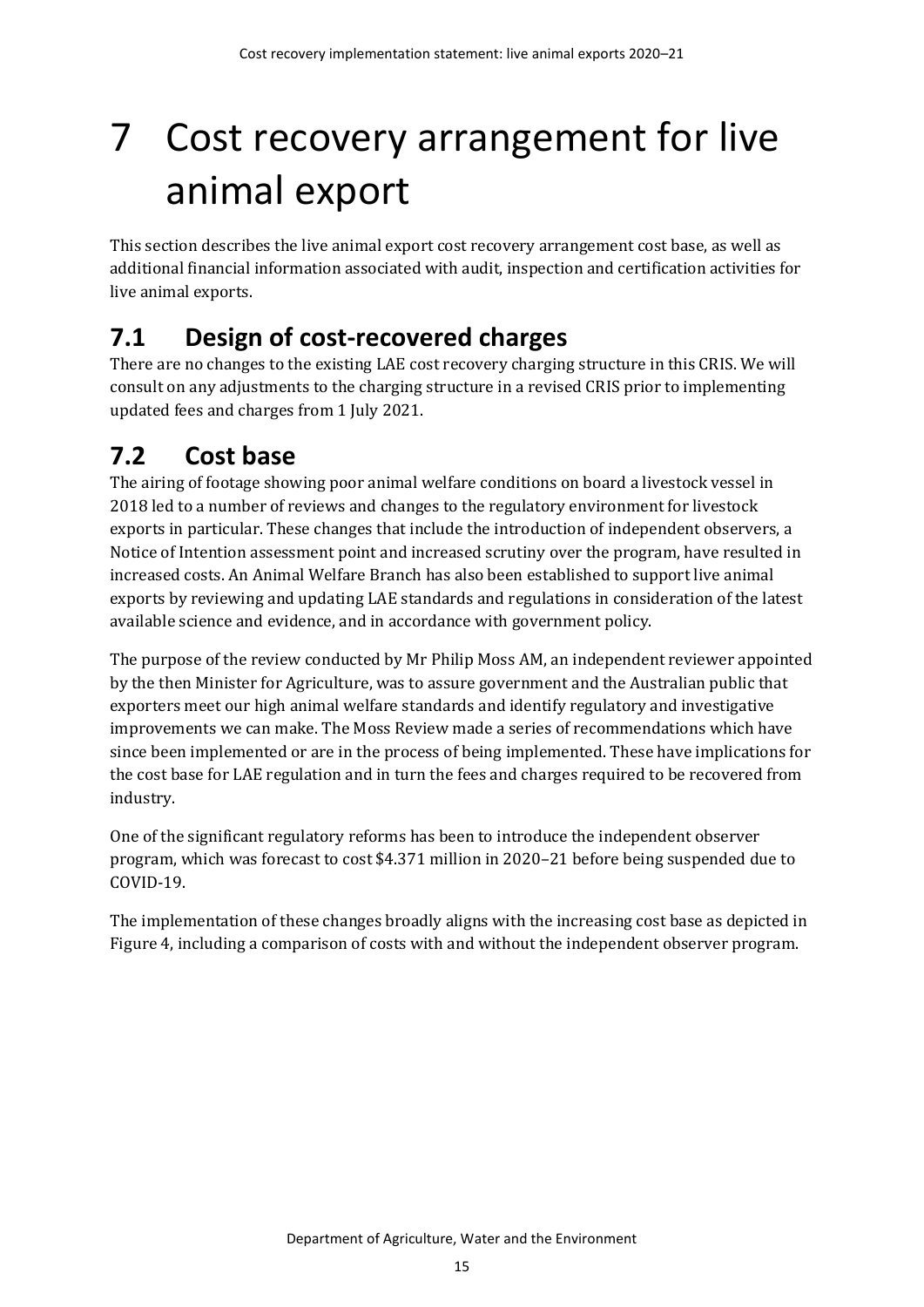<span id="page-21-0"></span>



The level of under-recovery in 2017–18 was \$1.4 million. This under-recovery increased in 2018–19 to \$5.7 million and \$12.2 million in 2019–20.

The department maintains a cost recovery reserve which allows over and under recoveries to be offset and avoid the need for rapid price fluctuations. In 2019–20 the balance of the reserve was a deficit of \$30.4 million, reflecting years of accumulated under recovery. This amount is far in excess of the department's policy of maintaining a cost recovery reserve balance of 0 to 5% (approximately \$1.1 million) above program expense.

Cost recovery charges in this CRIS have been designed to establish a new baseline that addresses the modelled level of under-recovery. These charges do not however seek to recover any portion of the accumulated deficit that has occurred within the balance of the cost recovery reserve.

Live animal export volumes are forecasted to remain steady over the next 4 years.

## **7.2.1 Cost base assumptions**

The cost base has been modelled to reflect the full costs of the arrangements. Partial cost recovery levels are displayed in the tables dealing with financial performance and fees and charges. The 2019–20 budget has been used as the starting point for determining the cost base in this CRIS. To project the cost base over the next 4 years, we have applied adjustments to capture expected changes to the costs including:

- inflation of 1.65% per annum, in line with the Department of Finance's inflation estimate
- increases in employee expenses of 2% per annum, reflecting reasonable estimates of wage increments in line with the Australian Public Service Workplace Bargaining Policy 2018
- additional depreciation from new assets anticipated to be recognised over the period
- adjustments for future fee-related activities to reflect expected changes in volume.

## **7.2.2 Projected cost base**

The cost base for 2020–21 for the live animal export cost recovery arrangement is \$22.535 million [\(Table 3\)](#page-22-0), made up of:

- \$15.007 million in charge-related activities
- \$7.529 million in fee-related activities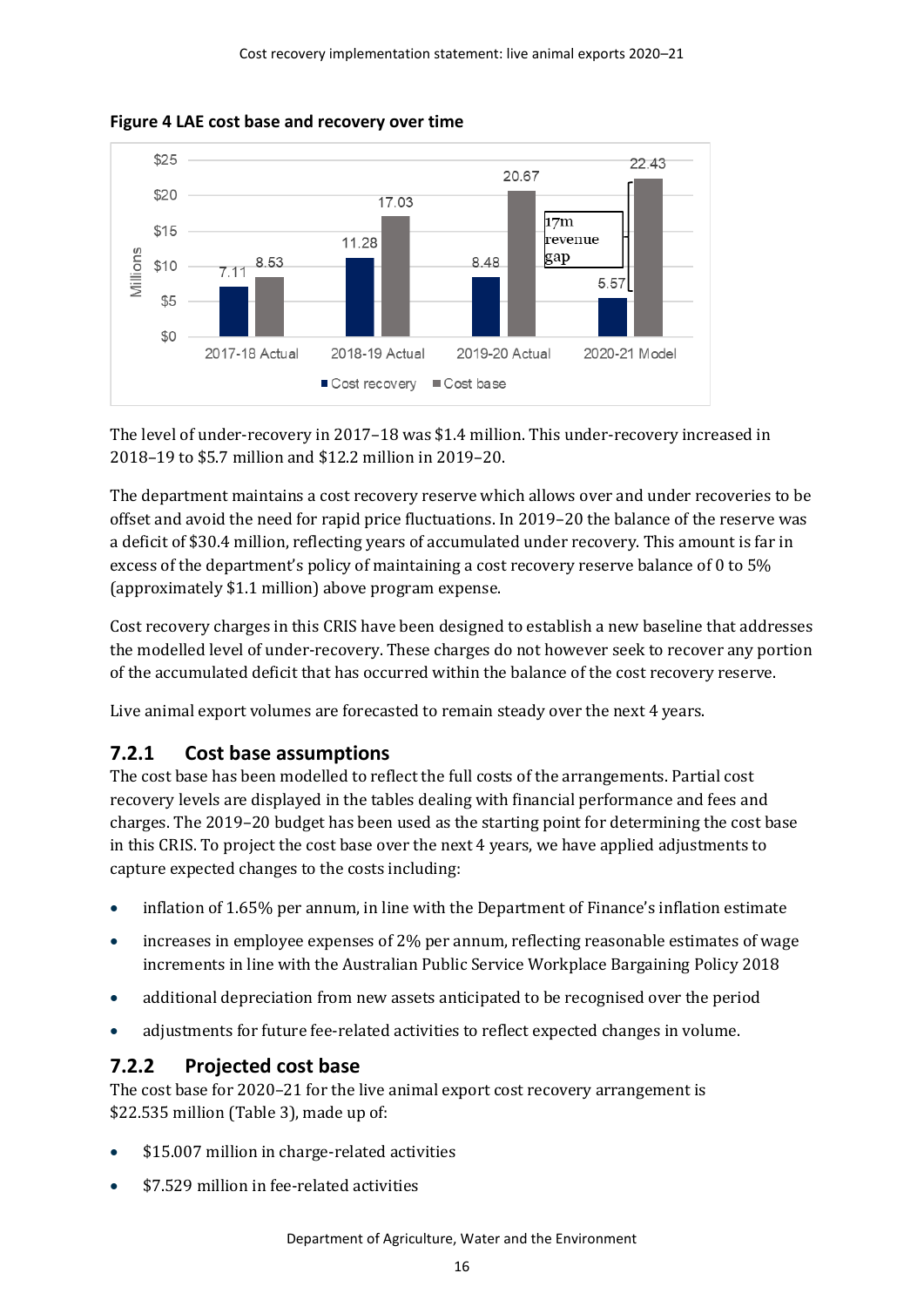A detailed description of activities is provided at  $\Delta$ ppendix  $\Delta$  and the methodology for attributing costs to these activities is provided in [section 5](#page-15-0).

| Charge<br>type     | <b>Activity group</b>                          | <b>Activity</b>                          | Expense (\$) | Cost recovery charge                                                     |  |
|--------------------|------------------------------------------------|------------------------------------------|--------------|--------------------------------------------------------------------------|--|
| Levy               | Program<br>management<br>and<br>administration | Workforce and business<br>administration | 14,972,900   | Establishment<br>(Premises) registration,                                |  |
|                    |                                                | Business system administration           |              | export licence, export<br>permit, approved<br>arrangement - air/sea,     |  |
|                    |                                                | Stakeholder engagement                   |              |                                                                          |  |
|                    |                                                | Policy and instructional material        |              | throughput                                                               |  |
|                    |                                                | Business improvement                     |              |                                                                          |  |
|                    | Assurance                                      | Risk management                          |              |                                                                          |  |
|                    |                                                | Verification                             |              |                                                                          |  |
|                    |                                                | Surveillance                             |              |                                                                          |  |
|                    | Incident<br>management                         | Incident management                      |              |                                                                          |  |
|                    |                                                | Investigative support                    |              |                                                                          |  |
|                    |                                                | Corrective action                        |              |                                                                          |  |
| Fee for<br>service | Intervention                                   | Assessment                               | 6,678,088    | Standard and specialist<br>assessment, document,<br>replacement document |  |
|                    |                                                | Inspection                               | 626,264      | Inspection                                                               |  |
|                    |                                                | Audit                                    | 157,540      | Audit                                                                    |  |
| Total cost base    |                                                |                                          | 22,434,792   |                                                                          |  |

<span id="page-22-0"></span>**Table 3 Cost base for live animal export cost recovery arrangement, 2020–21**

[Table 4](#page-22-1) provides a breakdown of expenses of the cost recovery arrangement (2020–21).

<span id="page-22-1"></span>

| Table 4 Cost type breakdown for live animal export cost recovery arrangement, 2020-21 |  |  |
|---------------------------------------------------------------------------------------|--|--|
|---------------------------------------------------------------------------------------|--|--|

| <b>Expenses</b>                   | Forecast (\$) |
|-----------------------------------|---------------|
| Direct                            | 15,962,248    |
| Employee                          | 14,925,055    |
| Operating                         | 1,034,518     |
| Other                             | 2,674         |
| Indirect                          | 6,472,544     |
| Assurance and Legal               | 1,559,258     |
| Corporate Strategy and Governance | 696,364       |
| Finance & Business Support        | 734,239       |
| <b>Information Services</b>       | 1,909,036     |
| Property                          | 1,573,647     |
| Total                             | 22,434,792    |

For more information on how expenses are allocated see [section](#page-15-0) 5.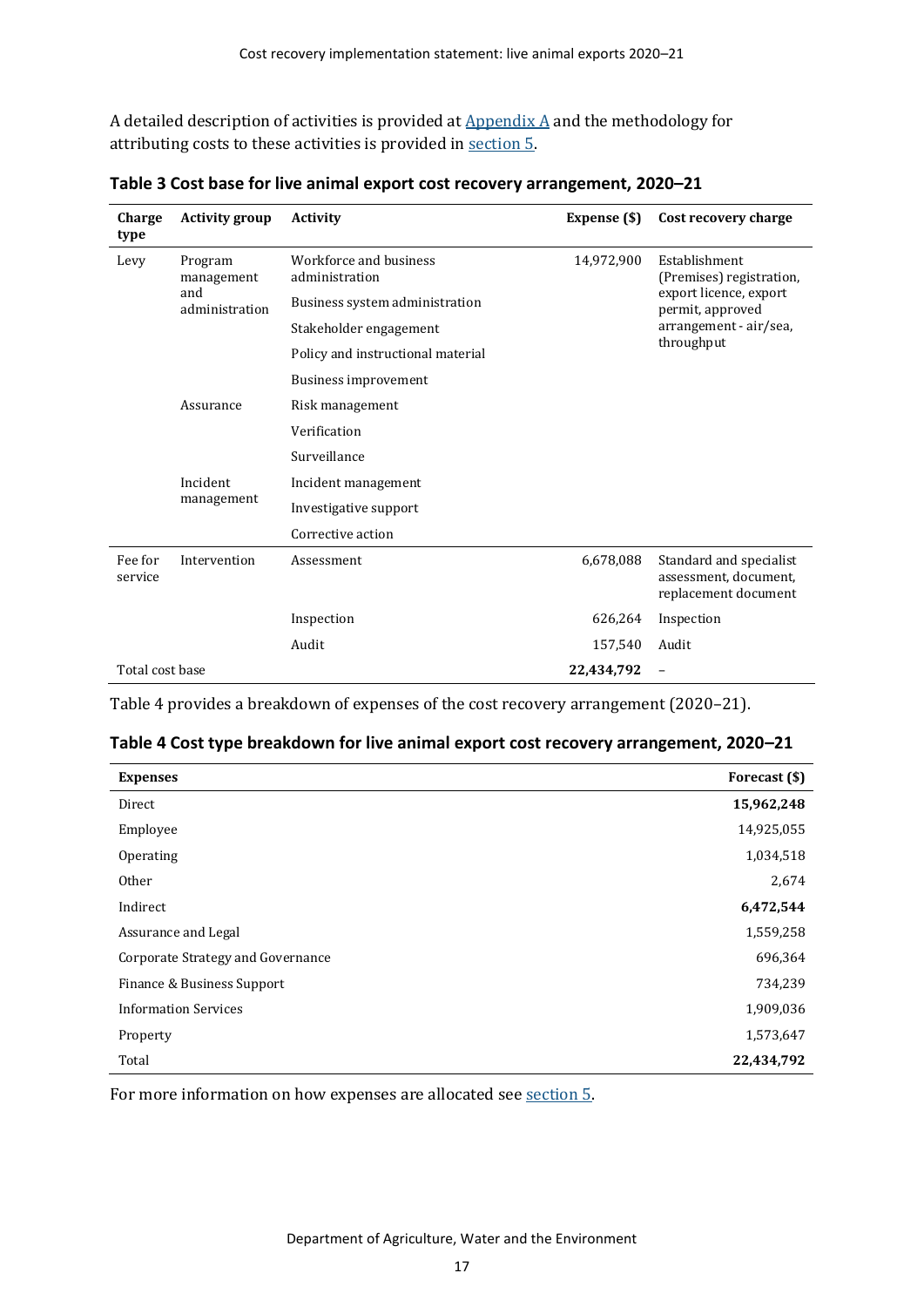# <span id="page-23-0"></span>**7.3 Changes to the cost base**

[Table 5](#page-23-1) shows the adjustments to the cost base in 2020–21 an[d Table 6](#page-23-2) shows the adjustments to the cost base in 2021–22.

| <b>Adjustment to cost base</b>                      |                                             | Impact on cost<br>base | Unit | <b>Forecast</b> |
|-----------------------------------------------------|---------------------------------------------|------------------------|------|-----------------|
| Total baseline expense (2019-20 Approved<br>Budget) |                                             | n/a                    | \$   | 20,776,401      |
| 1)                                                  | Increase regulatory capacity LAE<br>program | Increase               | \$   | 3,616,218       |
| 2)                                                  | Increase inspection and assessment          | Increase               | \$   | 1,269,163       |
| 3)                                                  | Indirect expense                            | Increase               | \$   | 587,880         |
| 4)                                                  | Inflation                                   | Increase               | \$   | 555,896         |
| 5)                                                  | Independent observer program                | Decrease               | \$   | (4,370,766)     |
| Total adjustments to cost base                      |                                             | Increase               | \$   | 1,658,391       |
| Adjusted cost base                                  |                                             | n/a                    | \$   | 22,434,792      |
| Change in expense                                   |                                             | Increase               | $\%$ | 8.0             |

#### <span id="page-23-1"></span>**Table 5 Changes to cost base for live animal export, 2020–21**

**n/a** Not applicable.

#### <span id="page-23-2"></span>**Table 6 Changes to cost base for live animal export, 2021–22**

| <b>Adjustment to cost base</b> | Impact on cost<br>base | Unit | <b>Forecast</b> |
|--------------------------------|------------------------|------|-----------------|
| Total baseline expense         | n/a                    | \$   | 22,434,792      |
| Inflation                      | Increase               | \$   | 421,138         |
| Adjusted cost base             | n/a                    | \$   | 22,855,931      |
| Change in expense              | Increase               | $\%$ | 1.9             |

**n/a** Not applicable.

### **7.3.1 Increased regulatory capacity for live animal exports**

The most significant change, to an already under recovering cost base, is the implementation of recommendations from the Moss Review of regulatory standards and animal welfare. Consideration of animal welfare has been put at the centre of our work.

To achieve this, the Animal Welfare Branch was established in October 2018 to provide effective standards development and an evidence-based approach to the consideration of welfare. The Animal Welfare Branch has since led the review and development of new arrangements for the Australian Standards for the Export of Livestock, the Heat Stress Risk Assessment review, interim arrangements for the 2019 Northern Hemisphere summer (NHS) and arrangements for NHS sheep exports from 2020. This has been achieved through stakeholder engagement as well as technical and analytic work.

Strengthening regulatory practice, improving transparency and delivering as a regulator with the necessary systems has also required an increase in capacity. We are working on a range of business improvement projects and policies. For example, work on operations projects is aimed at increasing efficiency, improving transparency, and providing clarity to exporters on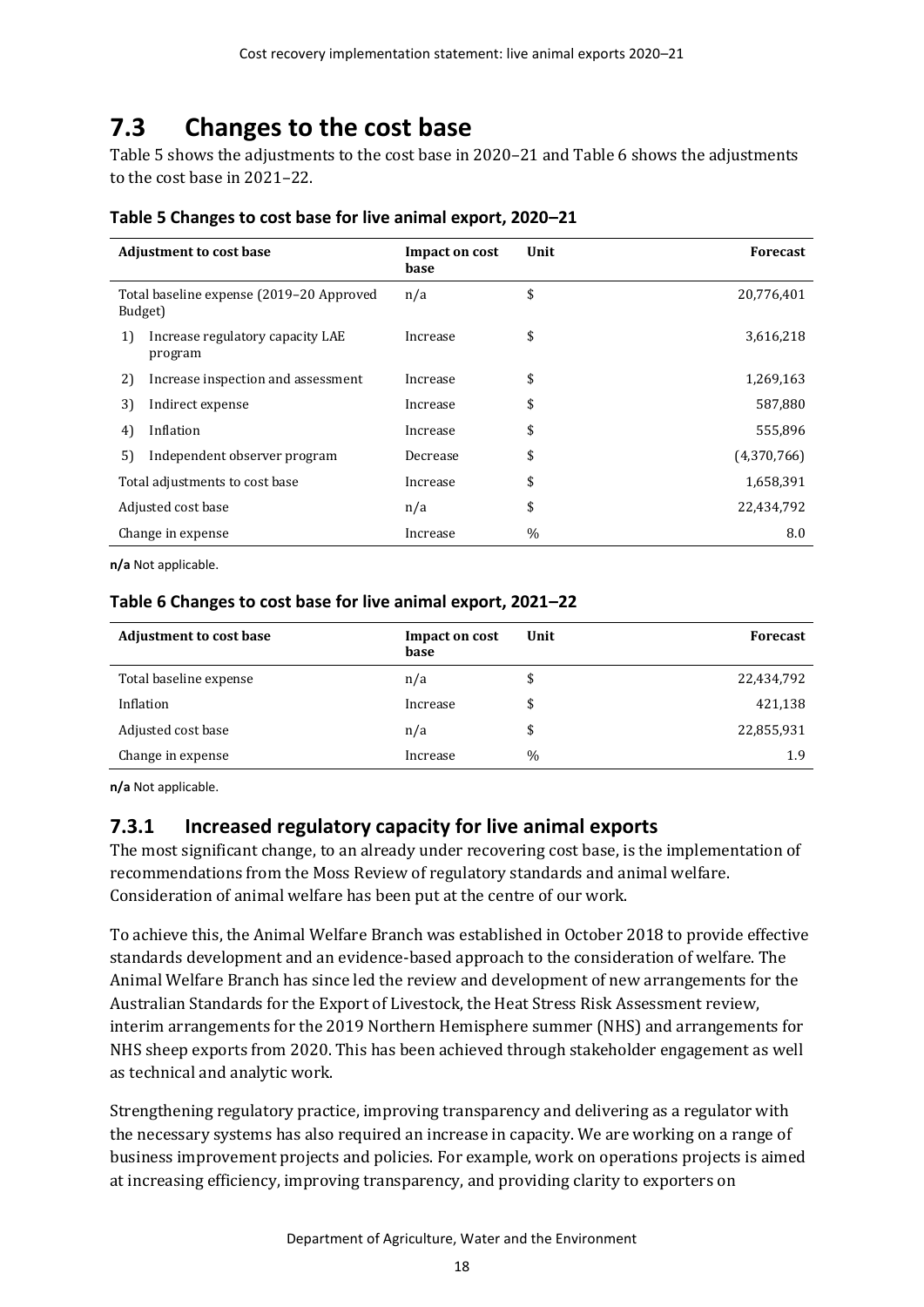performance expectations. There is an ongoing need for operations policy, including working with industry to respond to issues identified since the introduction of AAs and ensuring mechanisms are strengthened to respond to non-compliance in an effective way.

Other examples of how we are addressing Moss Review recommendations include:

- improved engagement with stakeholders, including by establishing the Live Export Animal Welfare Advisory Group (LEAWAG). This group includes representatives from industry (exporters and producers), animal welfare groups, academics and Australian, state and territory government agencies. It provides a forum for strategic consultation with stakeholders about live animal export animal welfare practices, standards and legislation.
- improving staff capability and culture, including by developing and implementing a regulatory training framework. This ensures staff are appropriately inducted and receive training in administrative law, defensible decision making and integrity.
- strengthening internal policies and procedures, including introducing a new Compliance Statement for the Export of Livestock; updating customer service standards; commencing work to deliver a program of random, unannounced audits and system verification and rolling out new decision-making templates to all officers involved in the regulation of live animal exports.
- increasing investigative capability and willingness to take effective regulatory action which reduces risk for the rest of the industry.
- The independent observer program was introduced to provide a level of assurance for the health and welfare of live animal exports while in transit by sea. IOs are placed on livestock vessels to observe, monitor, record and report to the department matters affecting animal health and welfare. This program has been suspended for 2020–21 during the COVID-19 pandemic and costs associated with department officers travelling aboard vessels have been removed.

## **7.3.2 Increased inspection and assessment activity**

Veterinarians work across import and export activities-undertaking inspection, audit and assessment functions. Time spent on each function is recorded and whether it is import or export related. Surveys have shown that more time is spent on exports than is currently being allocated to the arrangement. The updated survey data has therefore led to a significant increase in the associated expense included in the 2020–21 forecast.

## **7.3.3 Indirect expense**

Indirect expenditure has increased proportionally with the size of the LAE program. Examples of indirect expenses include:

- assurance and legal providing legal advice, risk management strategies, managing insurance requirements and instructional material guidance under the Practice Statement Framework
- corporate strategy and governance providing advice on workplace relations issues, interpreting and support for our enterprise agreement, managing a code of conduct and human resource services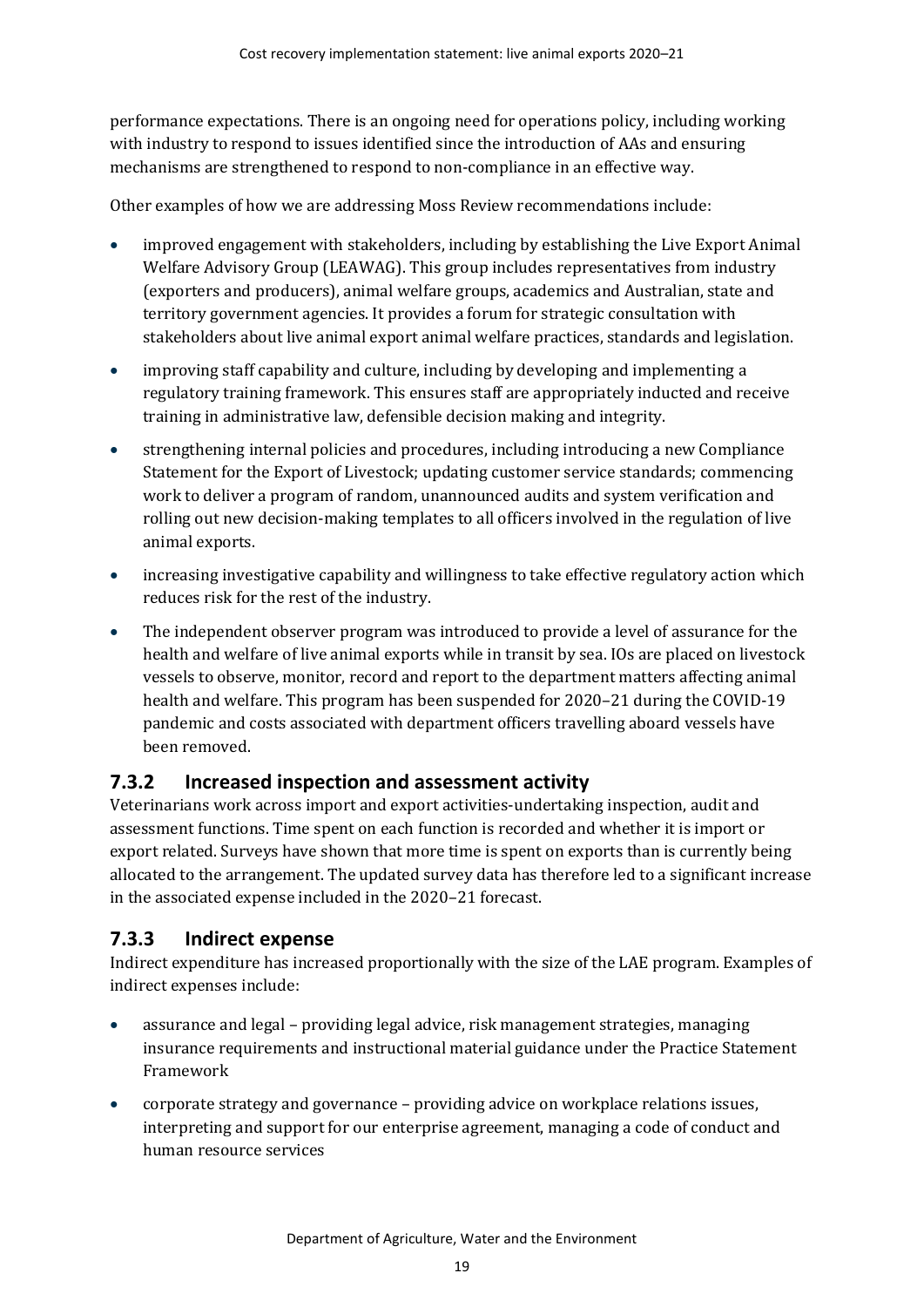- finance and business support providing financial services including budgeting, cost recovery, financial accounting, payroll, procurement and treasury functions
- information services providing application support for IT systems, managing web design, content and accessibility and ICT strategy
- property costs associated with departmental property leases and management fees.

## **7.3.4 Inflation**

In line with the government's CRGs and our cost allocation policy, inflation and depreciation expenses have been adjusted in the cost base to reflect increased employee and supplier expenses. This is in line with the Australian Public Service workplace bargaining policy 2018 and government inflation estimates. Cost recovery of these activities is considered appropriate because industry directly benefits from having a system in place that allows us to manage and respond to market access issues, including ensuring compliance with overseas country requirements.

The inflationary adjustments in the cost base per year include:

- employee expenses increasing by 2% and compounding annually to reflect reasonable estimates of wage increments in line with the Australian Public Service workplace bargaining policy 2018
- supplier expenses increasing by 1.65% and compounding annually to reflect inflation in line with the Department of Finance inflation estimate.

# <span id="page-25-0"></span>**7.4 Reforms from 2020–21**

## **7.4.1 Cost reductions from reform and efficiency program**

Government investment through the Busting Congestion for Agricultural Exporters and other budget measures may lead to reduced costs to this arrangement. These reductions will be reflected in future CRIS updates as they are identified.

## **7.4.2 Independent observers**

The independent observer program was introduced to increase regulatory oversight of the livestock export trade in 2018. The key role of the independent observer program has been to monitor exporters' arrangements to ensure the health and welfare of live animals on export vessels. The program has provided provide important insight into practices and conditions on board livestock export vessels.

While the program is suspended, the government is reviewing the independent observer model with a view to maintain the benefits of additional oversight while ensuring an efficient and effective regulatory framework. Once a new model has been designed and approved, the costs of any new approach will be added to the cost base.

## **7.4.3 Livestock Global Assurance Program (LGAP) reform**

The Livestock Global Assurance Program (LGAP) is an industry led reform intended to improve the efficiency of live animal exporters. The reform is aimed at developing a global conformity assessment program that ensures that animals are treated in accordance with international animal welfare guidelines.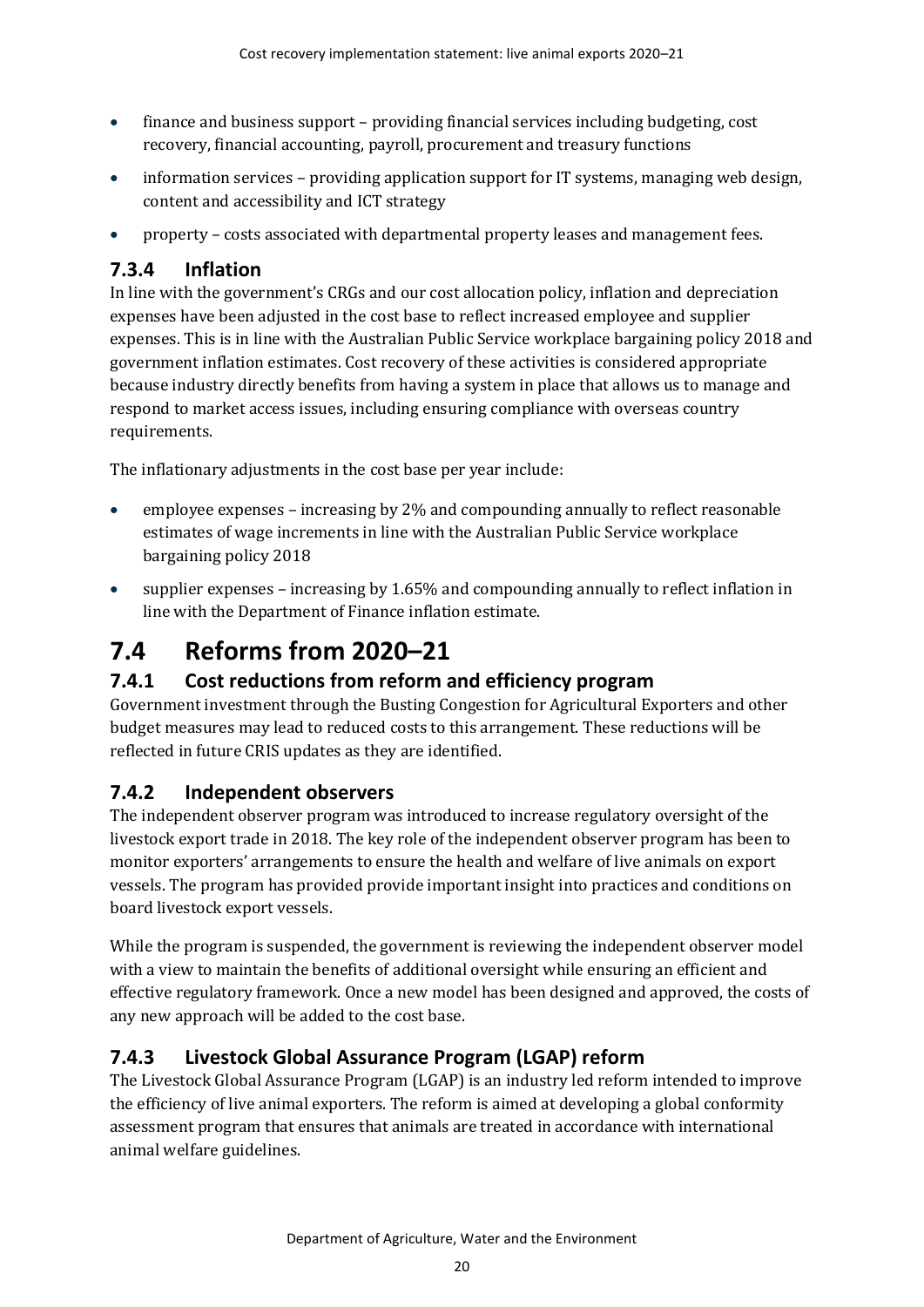## **7.4.4 New export control legislation**

No changes to the cost base have been identified at this time arising from the implementation of the new legislative framework, but changes to our regulatory approach could affect costrecovery. Any impacts will be reviewed when or if changes are implemented.

## <span id="page-26-0"></span>**7.5 Live animal export fees and charges**

The amount payable for 2020–21 is shown in [Table 7.](#page-26-1) Forward year prices will be provided in the 2021–22 CRIS.

| Type of<br>charge   | <b>Cost recovery charges</b>                     | Unit                | Price (\$) | <b>Estimated</b><br>volume<br>(units) | <b>Estimated</b><br>total<br>revenue (\$) |
|---------------------|--------------------------------------------------|---------------------|------------|---------------------------------------|-------------------------------------------|
| <b>Levies</b>       | Application                                      | Per<br>application  | 600        | 37                                    | 22,200                                    |
|                     | Variation                                        | Per variation       | 300        | 374                                   | 112,200                                   |
|                     | Approved arrangement - air                       | Annual              | 10,000     | 10                                    | 100,000                                   |
|                     | Approved arrangement - sea                       | Annual              | 20,000     | 26                                    | 520,000                                   |
|                     | Establishment (premises)<br>registration         | Annual              | 5,000      | 74                                    | 370,000                                   |
|                     | Export licence <sup>a</sup>                      | Annual              | 25,000     |                                       |                                           |
|                     | Export Licence - small and<br>infrequent         | Annual              | 5,000      | $\overline{2}$                        | 10,000                                    |
|                     | Throughput - full unit<br>(sheep/goat)           | Per animal          | 0.31       | 1,044,365                             | 323,753                                   |
|                     | Throughput - full unit<br>(cattle/buffalo/camel) | Per animal          | 1.21       | 978,219                               | 1,183,645                                 |
|                     | Export permit non-livestock                      | Per document        | 130        | 6,445                                 | 837,850                                   |
| <b>Fees-audit</b>   | Standard audit                                   | Per quarter<br>hr   | 43         | 1,956                                 | 84,108                                    |
|                     | Specialist audit                                 | Per quarter<br>hr   | 103        | 445                                   | 45,835                                    |
| Fees-<br>inspection | Inspection                                       | Per quarter<br>hr   | 55         | 9,017                                 | 495,935                                   |
|                     | Additional inspection                            | Per quarter<br>hour | 71         |                                       |                                           |
|                     | Document                                         | Per document        | 60         | 23,800                                | 1,428,000                                 |
|                     | Replacement document                             | Per document        | 500        | 66                                    | 33,000                                    |
|                     | Independent observer                             | Per quarter<br>hr   | 43         |                                       |                                           |
| Total               |                                                  |                     |            |                                       | 5,566,520                                 |

<span id="page-26-1"></span>**Table 7 Fees, charges and volumes for live animal export cost recovery arrangement, 2020–21**

**a** For the purposes of this charge, export licence volumes have been set to zero in this CRIS as this charge does not apply to all livestock exporters who, since 1 January 2017, have been required to operate with an approved arrangement unless an exemption has been granted.

Note: Prices have been rounded. The annual charge will be rounded upwards to the nearest dollar, with the exception of throughput, which will be rounded upwards to the nearest cent.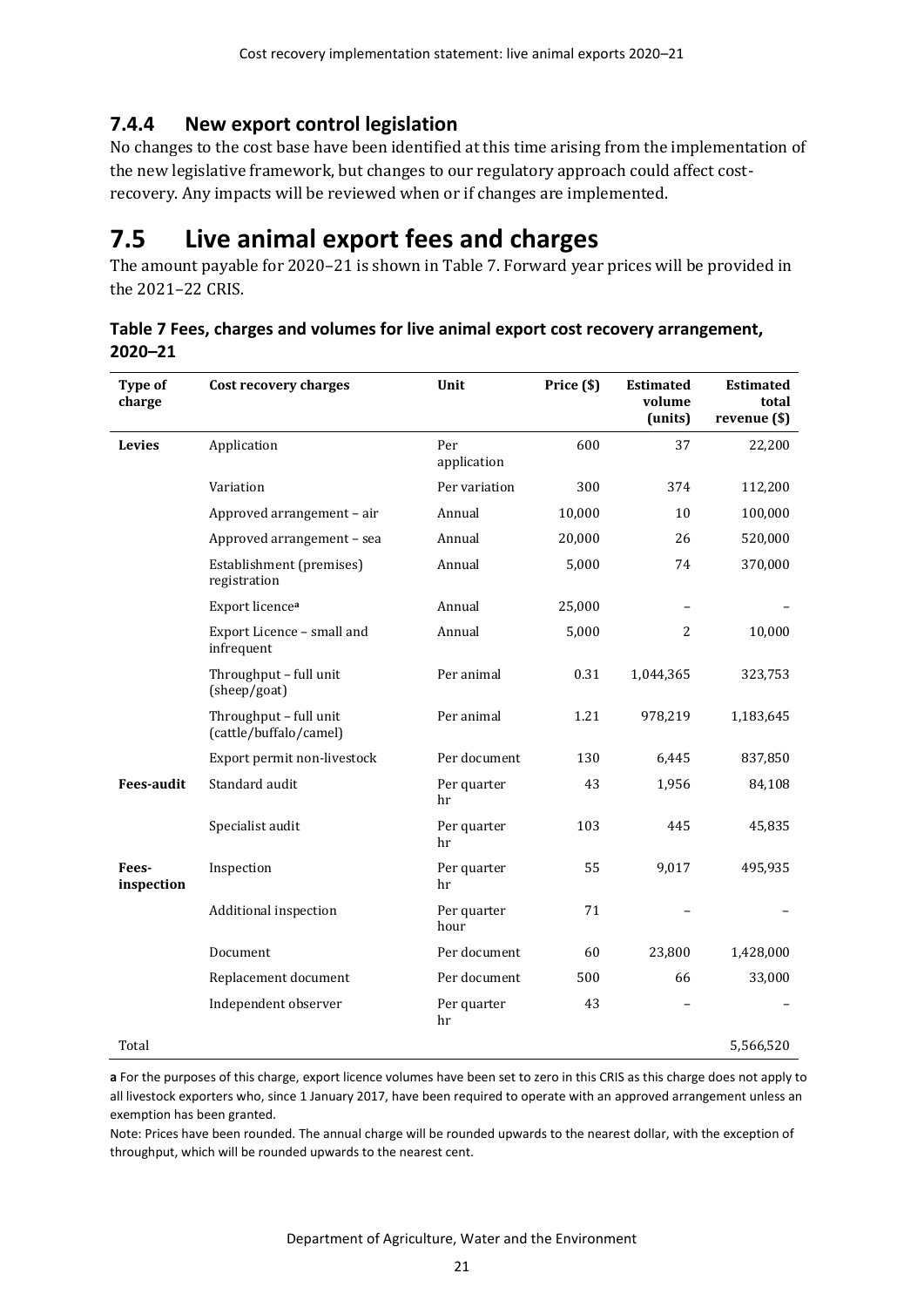# <span id="page-27-0"></span>8 Financial estimates

The financial performance of the live animal export cost recovery arrangement is provided at [Table 8.](#page-27-1)

There will be no change to the cost recovery reserve for the duration of the busting congestion package. The reserve deficit will be carried forward until a government decision is taken to address it.

| Finance element                                      | $2020 - 21$ (\$) | $2021 - 22($ \$) | $2022 - 23$ (\$) | $2023 - 24$ (\$) |
|------------------------------------------------------|------------------|------------------|------------------|------------------|
| $Revenue = X$                                        | 5,566,520        | 14,692,844       | 19,794,441       | 23,814,130       |
| $Expenses = Y$                                       | 22,434,792       | 22,855,931       | 23,285,186       | 23,724,673       |
| Balance = $X - Y$                                    | (16,868,273)     | (8, 163, 087)    | (3,490,745)      | 89,457           |
| Appropriation<br>funding                             | 16,868,273       | 8,163,087        | 3,490,745        | n/a              |
| Balance after<br>Appropriation                       | $\theta$         | 0                | $\theta$         | 89,457           |
| Forecast opening<br>cost recovery<br>reserve balance | (30, 375, 437)   | (30, 375, 437)   | (30, 375, 437)   | (30, 375, 437)   |
| Transfer                                             | $\boldsymbol{0}$ | 0                | $\boldsymbol{0}$ | 89,729           |
| Forecast closing<br>cost recovery<br>reserve balance | (30, 375, 437)   | (30, 375, 437)   | (30, 375, 437)   | (30, 285, 980)   |

<span id="page-27-1"></span>

n/a Not applicable.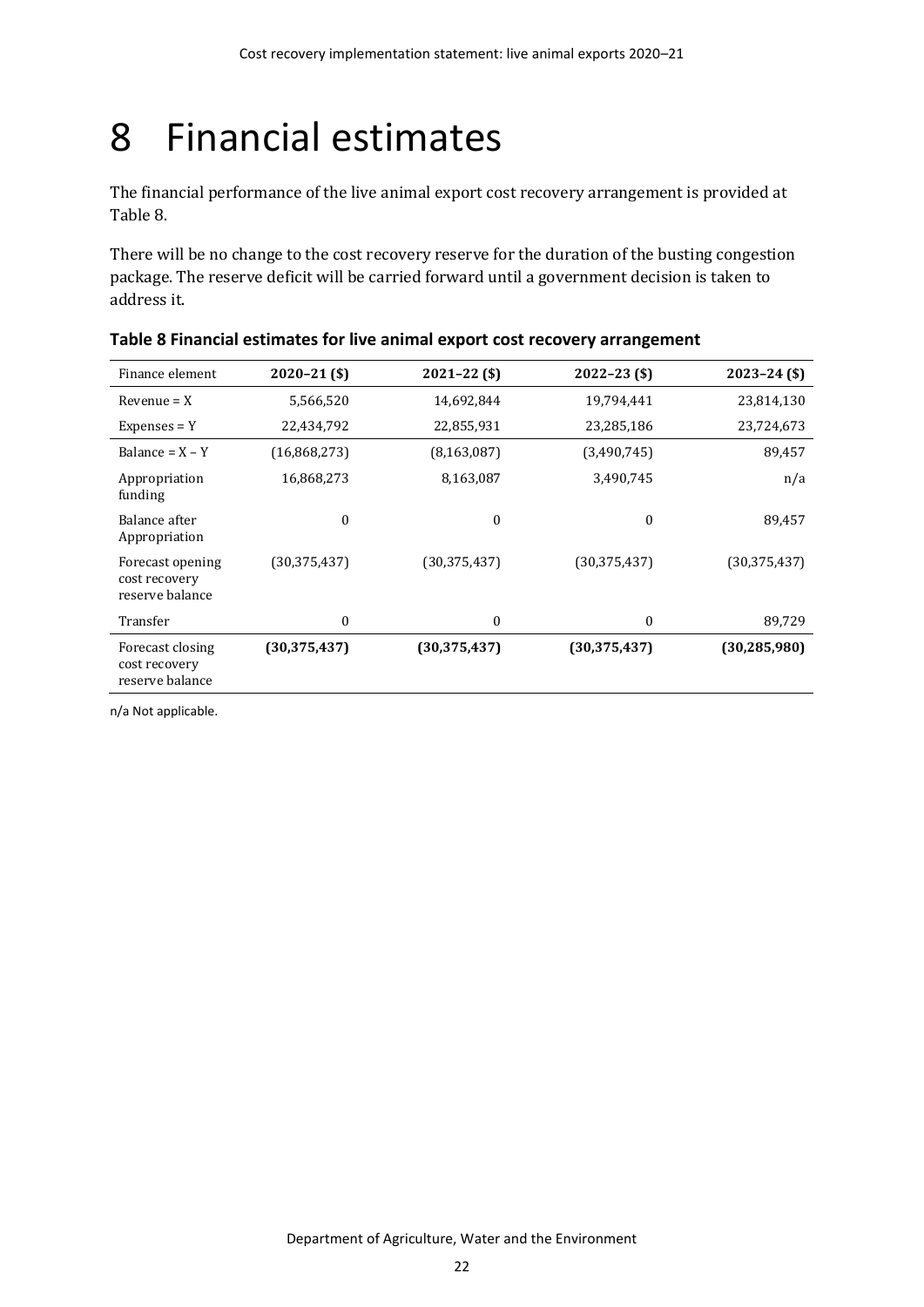# <span id="page-28-0"></span>9 Financial and non-financial performance

This section presents information on the financial and non-financial performance of the live animal export cost recovery arrangement. This is intended to provide an overview of our performance in recovering forecasted costs and meeting regulatory objectives.

## <span id="page-28-1"></span>**9.1 Financial performance**

We continue to consult with key industry stakeholders on financial performance indicators to assist in evaluating the performance of our cost recovery arrangements. This CRIS will be updated as performance indicators are refined and further developed. The financial performance for the live animal export cost recovery arrangement is provided in [Table 9.](#page-28-2) This table will be updated each year, as financial results become available.

<span id="page-28-2"></span>

| Table 9 Financial performance for live animal export cost recovery arrangement, 2016–17 |  |
|-----------------------------------------------------------------------------------------|--|
| to 2019–20                                                                              |  |

| <b>Finance element</b>                     | $2016 - 17$ (\$) | $2017 - 18$ (\$) | $2018 - 19$ (\$) | $2019 - 20$ (\$) |
|--------------------------------------------|------------------|------------------|------------------|------------------|
| $Revenue = X$                              | 6,608,200        | 7,110,948        | 11,281,861       | 8,480,976        |
| $Expenses = Y$                             | 8,692,649        | 8,526,298        | 17,031,102       | 20,674,858       |
| Balance = $X - Y$                          | (2,084,448)      | (1, 415, 349)    | (5,749,241)      | (12, 193, 882)   |
| Remissions, rebates &<br>adjustments $= Z$ | 28,265           | 2,858            | n/a              | n/a              |
| Net balance = balance $+Z$                 | (2, 112, 713)    | (1,418,207)      | (5,749,241)      | (12, 193, 882)   |
| Cost recovery reserve balance              | (11, 014, 106)   | (12, 432, 314)   | (18, 181, 555)   | (30, 375, 437)   |

n/a Not applicable. In accordance with the CRGs, the department will update the arrangements' financial performance results annually.

Note: Annual revenue has varied due to trade conditions, which resulted in poor returns in 2016–18. Since the implementation of Expansion of Cost Recovery measures from 2018, Moss Review and the Independent Observers, the spending in workforce and management has increased significantly. This has been partly offset by increased revenue in independent observer charging.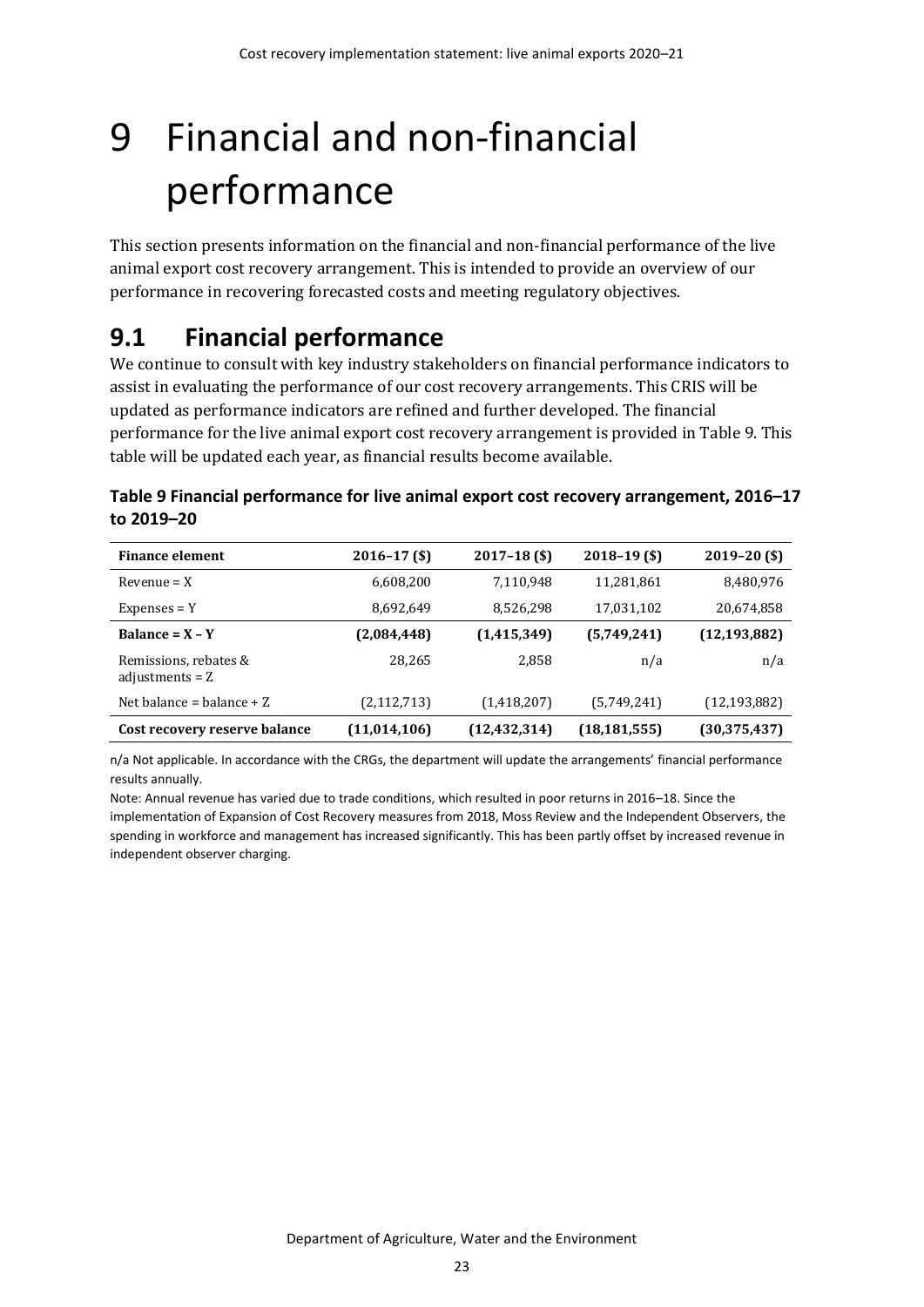# <span id="page-29-0"></span>10 Key dates and events

We undertake regular reviews of our financial performance and conduct regular stakeholder engagement activities throughout the CRIS. Key forward dates for regulatory charging for live animal export certification activities are documented in [Table 10.](#page-29-1)

<span id="page-29-1"></span>

| Table 10 Key forward dates and events |  |  |  |  |
|---------------------------------------|--|--|--|--|
|---------------------------------------|--|--|--|--|

| Key forward events schedule                                                | Next scheduled update |
|----------------------------------------------------------------------------|-----------------------|
| Annual CRIS update to forward estimates                                    | February 2021         |
| Updated fees and charges implemented                                       | 1 July 2021           |
| Annual CRIS updates to financial and non-financial performance for 2020–21 | October 2021          |
| Annual CRIS update to forward estimates                                    | February 2022         |
| Updated fees and charges implemented                                       | 1 July 2022           |
| Annual CRIS updates to financial and non-financial performance for 2021–22 | October 2022          |
| Portfolio charging review to be undertaken                                 | 2023                  |
| Annual CRIS update to forward estimates                                    | February 2023         |
| Updated fees and charges implemented                                       | 1 July 2023           |
| Annual CRIS updates to financial and non-financial performance for 2022–23 | October 2023          |
| Portfolio charging review outcomes to be brought forward in Budget         | 2024-25               |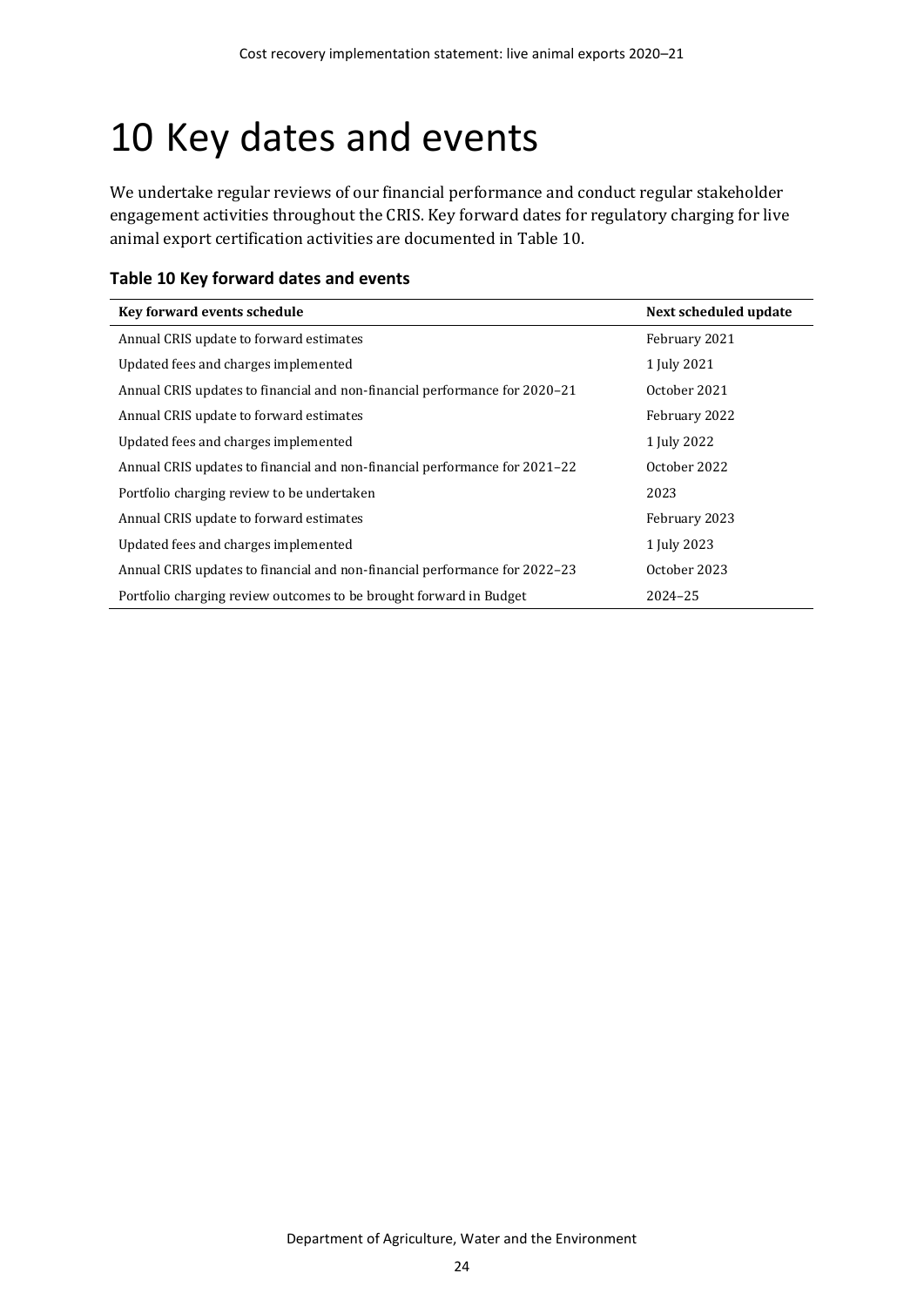# <span id="page-30-0"></span>Appendix A: Description of cost model activities

The following provides details of the cost model activities undertaken in our cost recovery arrangements.

## <span id="page-30-1"></span>**Program management and administration activities Workforce and business management**

This activity has 4 categories:

- 1) Workforce management activities include staff supervision, allocating workforce resources, managing employee performance, leave, training and other conditions, managing Work, Health and Safety requirements, recruitment and termination.
- 2) Business management activities include business planning and continuity; requesting legal advice; procurement and contracts; program and project administration, assurance, design and management; management of fixtures, facilities, equipment, supplies and logistics.
- 3) Financial management activities include billing and accounting, budgeting, charges and payments, collections and receivables, debt management, financial accounts, reporting and policy development.
- 4) Information management activities include data management, information and records management, and information sharing and collaboration.

### **Business systems administration**

Includes developing, acquiring, testing, implementing and supporting applications and business systems. This includes technical support and maintenance of all business systems including information and communications technology.

### **Stakeholder engagement**

Involves proactive engagement with any person, business, or organisation including any associated travel. This includes, engaging with peak industry bodies, secretariat support and attendance at industry consultative committee meetings, consultation on new standards and requirements, publishing website content and other information.

### **Policy and instructional material**

Includes developing, maintaining and communicating our policy and instructional material, such as operational and corporate policies, scientific advice, departmental guidelines and work instructions, and associated training development and delivery. Examples include responding to changes in importing country requirements, developing or revising policy processes and instructional material.

### **Business improvement**

Includes assessment, monitoring and management of business performance. Examples include adjustments to improve regulatory activity, against business performance reports against key performance indicators and similar activities.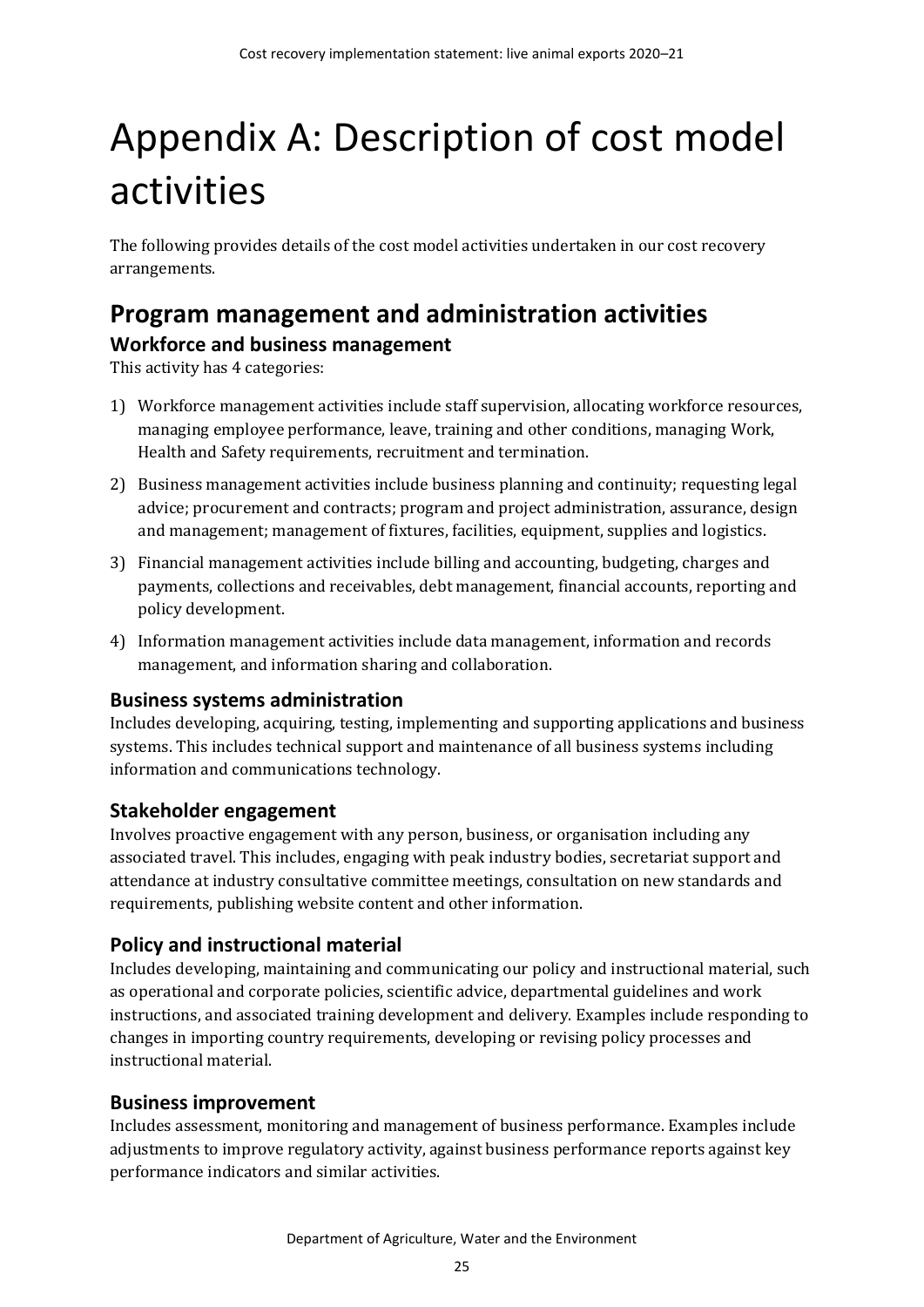# <span id="page-31-0"></span>**Assurance activities**

### **Risk management**

Involves assessing and managing the risks posed to Australia's ability to maintain market access. This includes communicating results of risk analysis, modelling and forecasting to operational areas and the collection, receipt and use of reliable compliance data to meet our compliance objectives. This work also includes any associated travel and regulated entity assistance work. For example, organising, involvement in and responding to overseas government's systemsbased audits.

## **Verification**

Includes assurance activities to provide stakeholders and departmental executive with confidence that departmental controls of its systems and processes are operating in accordance with their intended design and associated documentation. For example, verification of certification activity internally and by state regulators.

## **Surveillance**

Includes formal and informal monitoring to detect issues that may affect onshore production for export, such as changes in Australia's pest or disease status or food safety concerns. Surveillance differs from an inspection because it is not done for a specific client.

# <span id="page-31-1"></span>**Incident management activities**

## **Incident management**

The coordination and management of any incident including post border detection and export incidents. This includes all associated pre- and post-work, travel and regulated entity assistance in relation to an incident, government certification and other issues which result in goods being held at the border. For example, this includes managing and responding to food safety incidents where food may have been exported.

## **Investigation support**

Involves providing support for enforcement activities relating to an alleged breach of portfolio legislation, including any related regulated entity assistance and travel. This also includes enforcement activities that ensure compliance with Australian regulation and international import conditions such as investigations and engagement with regulated entities about compliance.

## **Corrective action**

Includes actions taken in response to non-compliance or contravention of legislation or procedures that are managed without a formal investigation by an enforcement officer. Corrective action activities includes all pre- and post-work, travel and regulated entity assistance in relation to the enforcement process.

## <span id="page-31-2"></span>**Intervention activities**

## **Assessments**

Involves assessing information to determine if it meets ours and the importing country requirements. This includes all preparatory work (such as confirming importing country or export requirements) and post work (such as assessment report preparation) travel and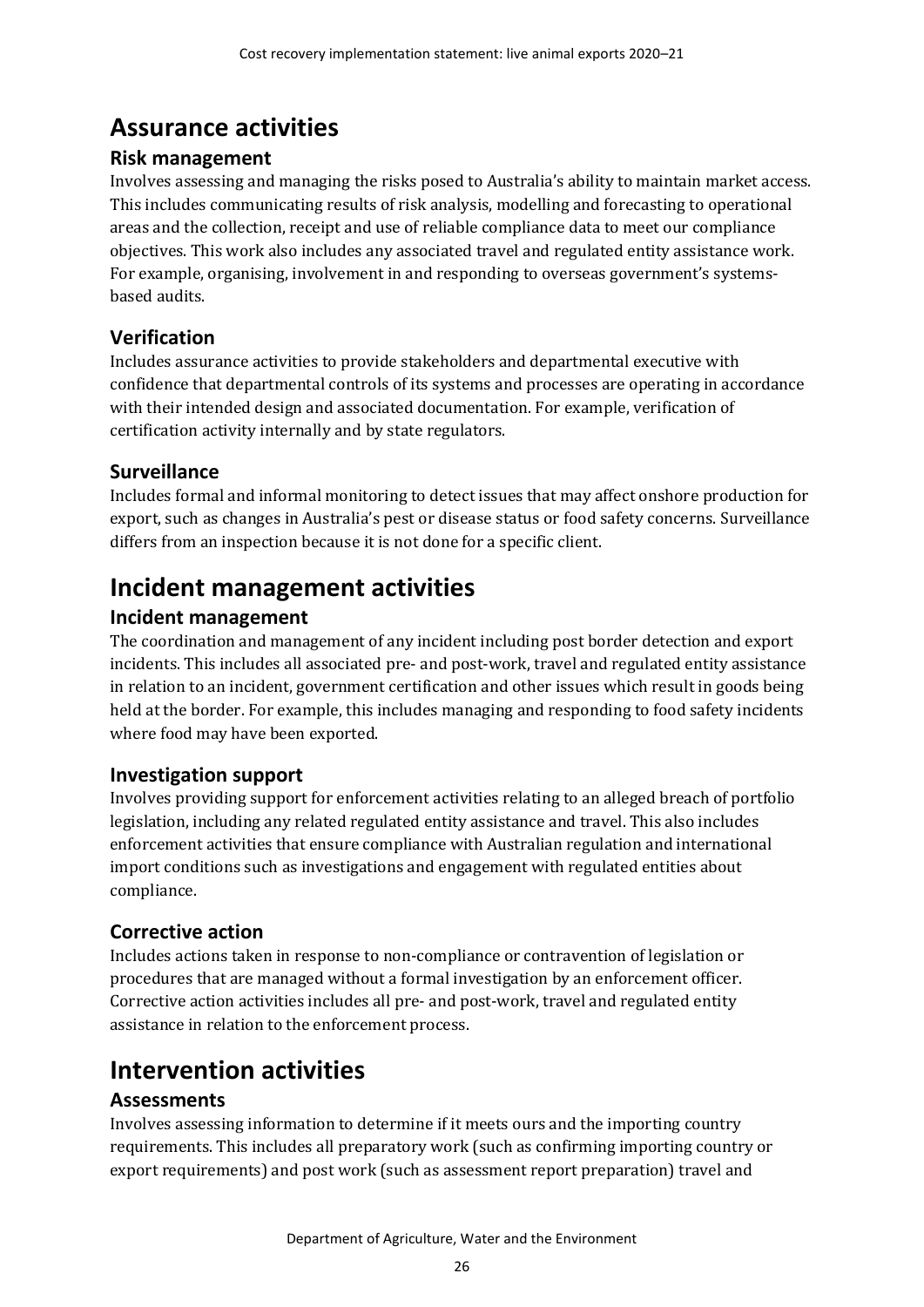regulated entity assistance in relation to the assessment. Examples include assessments of licences, permits, registrations, accreditations, and exemptions.

### **Issue approvals/certification**

Includes issuing of a decision in relation to an assessment for cargo, vessels, plants, animals, food, biological and genetic material. This includes the work from the end of the assessment period to the completion of the decision notification process to support issuance of appropriate export documentation.

### **Inspections**

Involves the physical examination (and supervision of a physical examination) of export food commodities to determine compliance with export and importing country requirements.

### **Treatments**

Includes the physical treatment of cargo, vessels, plants, animals, food, biological and genetic material, other conveyances or premises to prevent an adverse biosecurity outcome from occurring and to meet relevant importing country requirements.

### **Husbandry**

Includes activities relating to the care of plants and animals that we are responsible for, including transport of plants and animals, housing, daily monitoring, feeding, cleaning of facilities, administering of medication, bookings and regulated entity assistance.

### **Audit**

Includes the systematic and functionally independent examination to determine whether activities and related results comply with legislative or documented requirements. This includes all pre- and post-work, travel and regulated entity assistance in relation to the audit. Examples include audits to verify compliance with an export registered establishment's AA.